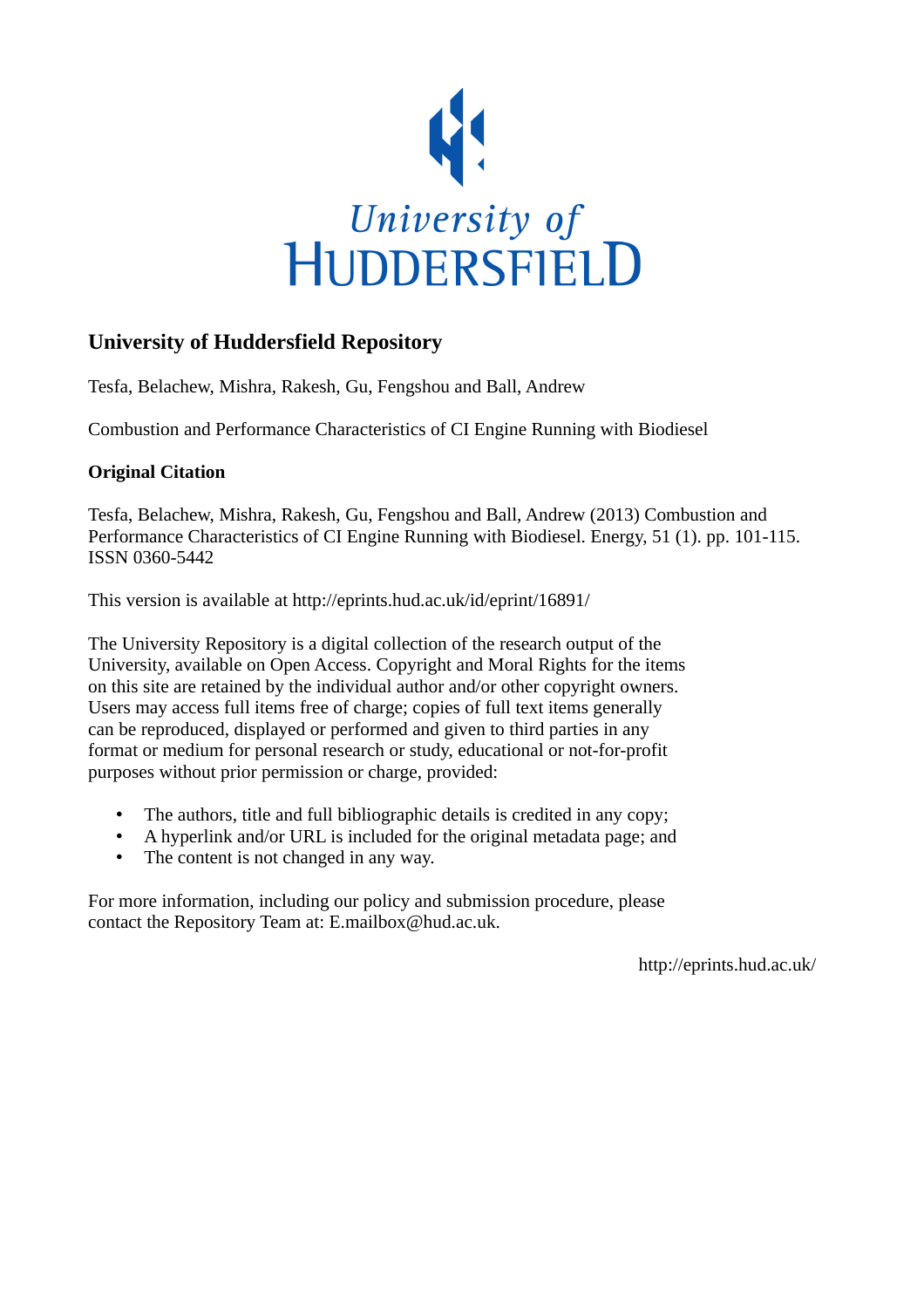# **Combustion and Performance Characteristics of CI Engine Running with Biodiesel**

*B. Tesfa<sup>1</sup> , R. Mishra, C. Zhang, F. Gu, A.D.Ball* Computing and Engineering, University of Huddersfield, Queensgate, Huddersfield, HD1 3DH, UK

### Abstract

Biodiesel is one of the alternative fuels which is renewable and environmentally friendly and can be used in diesel engines with little or no modifications. In the present study, experimental investigations were carried out on the effects of biodiesel types, biodiesel fraction and physical properties on the combustion and performance characteristics of a compression ignition (CI) engine. The experimental work was conducted on a four-cylinder, four -stroke, direct injection (DI) and turbocharged diesel engine by using biodiesel of waste oil, rapeseed oil and corn oil and normal diesel. Based on the measured parameters, detailed analyses were carried out on cylinder pressure, heat release rate and brake specific fuel consumption (BSFC). It has been seen that the biodiesel types do not result in any significant differences in peak cylinder pressure and BSFC. The results also clearly indicate that the engine running with biodiesel have slightly higher in-cylinder pressure and heat release rate than the engine running with normal diesel. The BSFC for the engine running with neat biodiesel was higher than the engine running with normal diesel by up to 15%. It is also noticed that the physical properties of the biodiesel affects significantly the performance of the engine.

**Key words:** Physical properties of biodiesel, Brake specific fuel consumption, In-cylinder pressure, Heat release rate

#### 1. Introduction

 $\overline{a}$ 

The invention of CI engines and subsequent developments in engine technology has led to extensive exploitation of the petroleum reserves [1],[2] which are being depleted at a rapid rate [3],[4]. Currently, biofuels are being investigated in detail for application in CI engine with exciting potential opportunities to increase energy security and reduce gas emissions [5], [6]. This could have significant effects on economic development and poverty reduction programmes throughout the world [7]. The main findings from the literature reviewed indicate that biodiesels, when used in engines, have comparable power, BSFC and brake thermal efficiency, as compared to engines running with diesel. Biodiesel also offers significant advantages of significant portability and although there is not at overwhelming agreement many studies have reported higher combustion efficiency with the Biodiesel use [8], [9], [10]. Furthermore bio-diesel offers lower sulphur and aromatic content, a higher cetane number and higher lubrication effects [11]. Moreover, it has unique advantage of being available around the world [5],[12]. Currently, the biodiesel production processes have also been improved to increase the bio-diesel yield to have continuous supply from process plants [13], [14].

The performance of an IC engine is represented by a number of different parameters. Some of the important parameters includes: brake specific fuel consumption, brake effective power, thermal efficiency, in-cylinder pressure and heat release rate. Many researchers have investigated the performance characteristics of engines running with biodiesel and its blends and compared it against its performance when running with normal diesel[15], [16], [17], [18], [19]. In the following sections some important works have been reviewed to identify gaps in the knowledge in combustion and performance characteristics of the CI engine running with biodiesel blends to justify the present work.

<sup>1</sup> Corresponding author: Belachew Tesfa, b.c.tesfa@hud.ac.uk/belachewmu@yahoo.com , Telephone: +44 (0) 1484 473532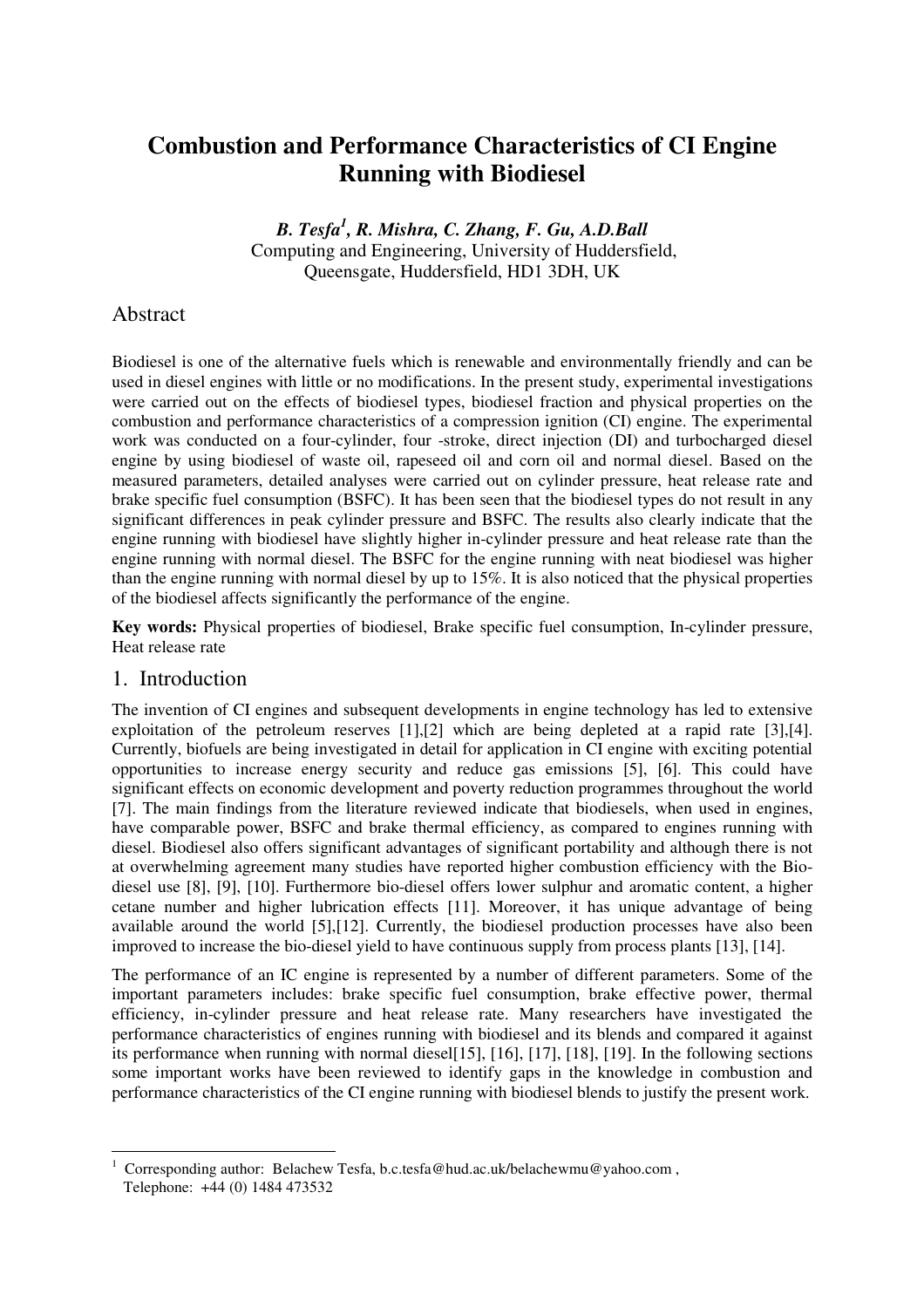#### **1.1 Combustion characteristics**

Combustion of fuels is one of the most important processes which affect the performance and emission characteristics as well as the engine durability [20]. The important parameters that signify the combustion process effectiveness are in-cylinder pressure, ignition delay, combustion duration, heat release and cumulative heat release rate [21], [22]. In-cylinder pressure can be measured directly from the engine and the other combustion parameters can be calculated from the in-cylinder pressure. The heat release rate is estimated from the first law of thermodynamics as given in equation (1) and (2) using the in-cylinder pressure and the geometry of crank and rod. The other important combustion parameters can be easily estimated from the heat release rate (HRR) variation over an engine cycle.

$$
\frac{dQ}{d\theta} = p \cdot \frac{\gamma}{\gamma - 1} \frac{dV}{d\theta} + \frac{1}{\gamma - 1} V \frac{dP}{d\theta} \tag{1}
$$

$$
V(\theta) = \frac{v_d}{\gamma_c - 1} + \frac{v_d}{2} [R + 1 - \cos\theta - (R^2 - \sin^2\theta)^{1/2}]
$$
 (2)

Where,  $dQ/d\theta$  is rate of heat release (kJ/deg), *P* is the in-cylinder gas pressure (kPa), *V* is the incylinder volume (m<sup>3</sup>),  $\gamma$  is the ratio of specific heats,  $V_d$  is the engine displacement (m<sup>3</sup>),  $\theta$  is crank angle (deg) and *R* is the ratio of connecting rod length (m) to crank radius (m).

Furthermore, the cumulative heat release  $(Q<sub>cum</sub>)$  is calculated by the equation (3):

$$
Q_{cum} = \int dQ = \int P \frac{\gamma}{\gamma - 1} dV + \frac{1}{\gamma - 1} V dP \tag{3}
$$

Most of the researchers have reported that the engines running with biodiesel blends result in an hydraulic advancement in injection timing and the start of combustion as the biodiesel content in the blends increases[12],[23],[21], [24–27]. Gao *et.al* [25] investigated the spray penetration, spray cone angle and spray tip speed characteristics using a high-speed camera for different biodiesel blends. The experimental result showed that as the ratio of biodiesel in the blends increased, the spray penetration and spray speed increased. They however observed that the spray cone angle decreased. They also reported that the Sauter mean diameter of blended fuels was observed to be greater than that of diesel under similar operating conditions. Furthermore, Zhang and Van Gerpen investigated the effects of blends of methyl esters of soya bean oil and diesel in a turbo-charged, four-cylinder and direct injection diesel engine. They found that these blends gave a shorter ignition delay and similar combustion characteristics [28]. Yusuf and Milford [28] studied the in-cylinder pressure and heat release rate characteristics of a six-cylinder, direct injection 306kW diesel engine with blends of esters of methyl as a fuel. The peak rate of heat release, peak cylinder pressure, indicated mean effective pressure (IMEP) and charge of temperature for this blend were found to be lower than that of diesel. The combustion characteristics of a single cylinder, four stroke which is running with waste cooking biodiesel were investigated by Muralidharan et al [29]. They found that the combustion characteristics of waste cooking oil methyl ester and its diesel blends closely followed those of standard diesel.

Recently, Gumus [21] reported results of an investigation into the combustion and heat release characteristics of biodiesel fuelling direct-injection compression ignition engines. The tests were conducted for different biodiesel blends and the in-cylinder pressure was measured. The combustion duration, heat release rate and cumulative heat release were calculated from the in-cylinder pressure values. It was concluded that the engine running with biodiesel did not show any significant deviation from the engine fuelled with diesel in parameters characterising combustion. However, as the biodiesel content in the blend increased, shorter ignition delays and pre-mixed stage durations were observed. Gumus [21] also highlighted that a diesel engine can be modified by increasing the injection timing, compression ratio and injection pressure to make suitable for use with Bio-diesel.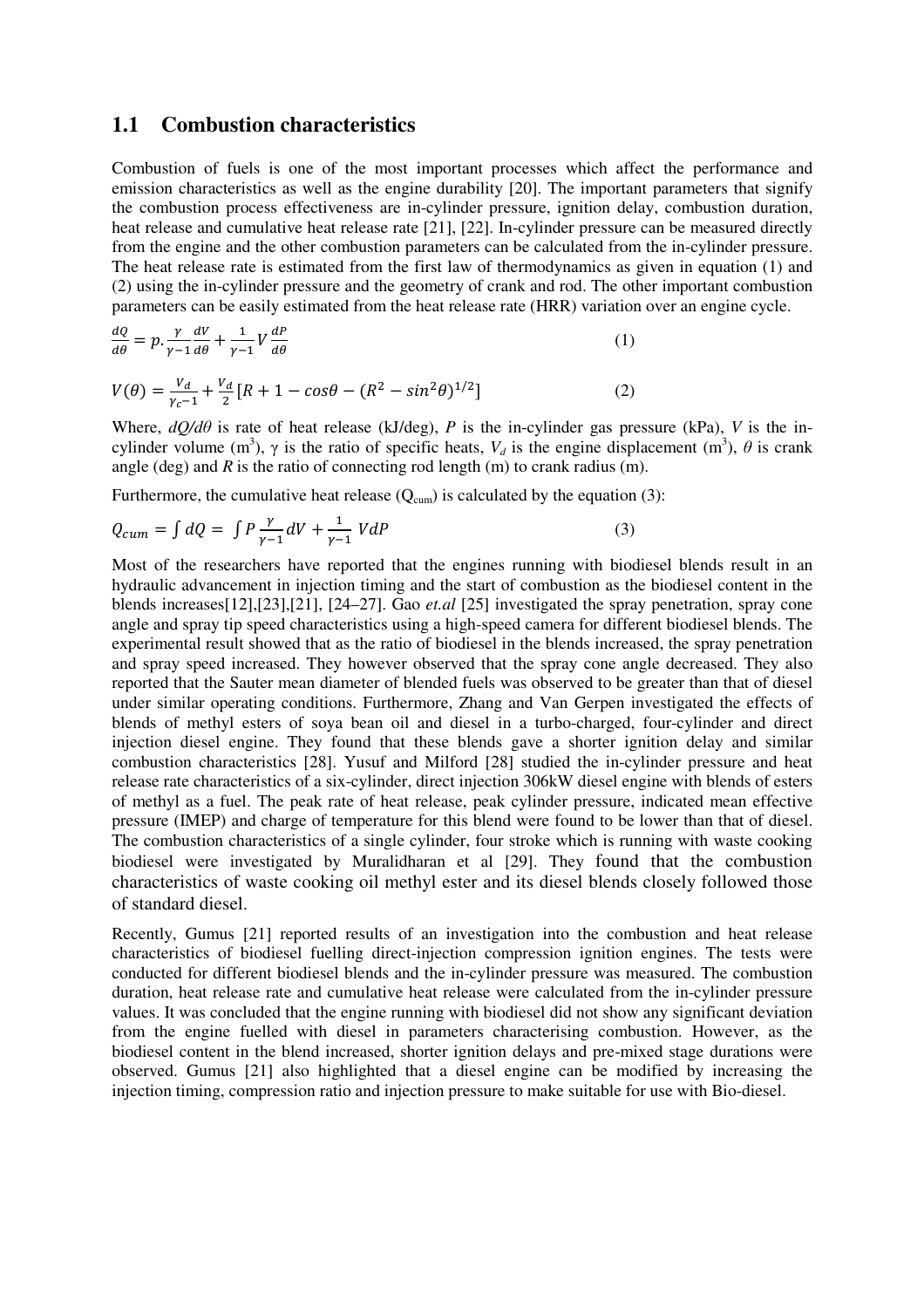## **1.2 Brake specific fuel consumption**

BSFC is the ratio of the engine fuel consumption to the engine power output, as measured at the flywheel. Lapuerta *et al.*[30] and Xue *et al.*[19] carried out an extensive review of publications on the BSFC of engines using biodiesel and its blends. It is shown in Table 1 that from total reviewed papers on the engine running with biodiesel, 98% and 87.1% of them agreed that the engine running with biodiesel resulted in higher BSFC as per Lapuerta et al. [30] and Xue et al. [19] reports respectively. Chauhan et al [31] carried out extensive tests on a Kirloskar make, single cylinder, air cooled, direct injection, DAF 8 model diesel engine, to quantify performance and emission characteristics when running with Jatropha biodiesel, under steady state operating conditions. The brake thermal efficiency of Jatropha methyl ester and its blends with diesel were lower than diesel and brake specific energy consumption was found to be higher.

Dorado *et al.* [32] used transesterfied waste olive oil on a 3-cylinder, 4-stroke, water-cooled and direct injection diesel engine. Their results revealed a slight increase in BSFC. Monyem and Gerpen [33] also tested several fuels including neat biodiesel, 20% blend, and a base diesel fuel on a John Deere 4276T turbo-charged DI diesel engine at a single speed of 1400 rpm, with 100% and 20% loads. The biodiesels used were both oxidised and un-oxidised. They reported that the oxidised and un-oxidised neat biodiesels resulted in 15.1% and 13.8% higher BSFC than the diesel fuel, respectively.

Ramadhas *et al.* [34] tested rubber seed oil on a four-stroke direct injection, naturally aspirated single cylinder diesel engine at a speed of 1500 rpm under various loads. They reported that when the applied load increased, the BSFC decreased until the engine attained a 60–70 % load condition. In the same analysis, it was seen that as the percentage of biodiesel increased the BSFC of the engine also increased. Lin C and Lin H [35] reported that the BSFC of fuels decreased with increasing speeds of the engine under a constant engine torque. It can be concluded from the reviewed literature that engines running with biodiesel result in a higher BSFC than when running with diesel, as the former has lower heating value and hence higher amount of fuel is consumed in order to maintain the same brake power [32], [36]. These studies indicate that the fuel consumption is, on average, proportional to the loss of heating values, irrespective of whether heavy-duty or light-duty engines were tested. For example, Hasimoglu et al. [37] obtained 13% higher BSFC with a biodiesel having LHV 13.8% lower as compared to diesel on a 4-cylinder, TU and DI diesel engine.

| Parameters         | Increasing trend |      | Similar trend |                  | Decreasing trend |                     |  |
|--------------------|------------------|------|---------------|------------------|------------------|---------------------|--|
|                    | number of papers |      |               | number of papers |                  | number of papers    |  |
|                    | $\mathscr{G}_o$  |      |               | $\mathscr{G}_o$  |                  | $\left( \% \right)$ |  |
|                    | Lapuerta et      | Xue  | Lapuerta et   | Xue et           | Lapuerta et      | Xue et              |  |
|                    | at               | ʻal. | al            | al.              | al               |                     |  |
| Power performance  |                  | 7.4  |               | 22.2             | 96               | 70.4                |  |
| <b>BSFC</b>        | 98               | 87.1 |               | 3.2              |                  | 9.7                 |  |
| Thermal efficiency |                  | NR   | 80            | <b>NR</b>        |                  | <b>NR</b>           |  |

Table 1 Estimated share of literature (in percentage of publications) on effect of pure biodiesel on engine performance and emission in comparison with Diesel [30]*,*[19]*.*

NR: not reported

Armas et al. [38] found that the BSFC of B100 biodiesel, with a low heating value, 12.9% lower than that of diesel, had increased approximately by 12%, compared to the diesel on a 2.5L, DI and TU, common-rail diesel engine operating at 2400rpm and 64Nm. Furthermore, Lin et al. [39] investigated the BSFC of eight different types of biodiesel on a single-cylinder, 4-stroke, DI diesel engine and found the diesel engine had a higher BSFC within the range of 9.45–14.65% than that of diesel which had (12.9–16%) higher value of LHV as compared to the biodiesels.

In some papers, however, it is reported [34], [36], [40] that the increased fuel consumption was not proportional to the loss of heating value for biodiesel. For example, Gumus and Kasifoglu [40] found that the brake specific energy consumption (BSEC) for B100 was higher than that of diesel by 4.8%, due to a lower heating value (about 7.4%) and higher viscosity. Some works have also reported [41–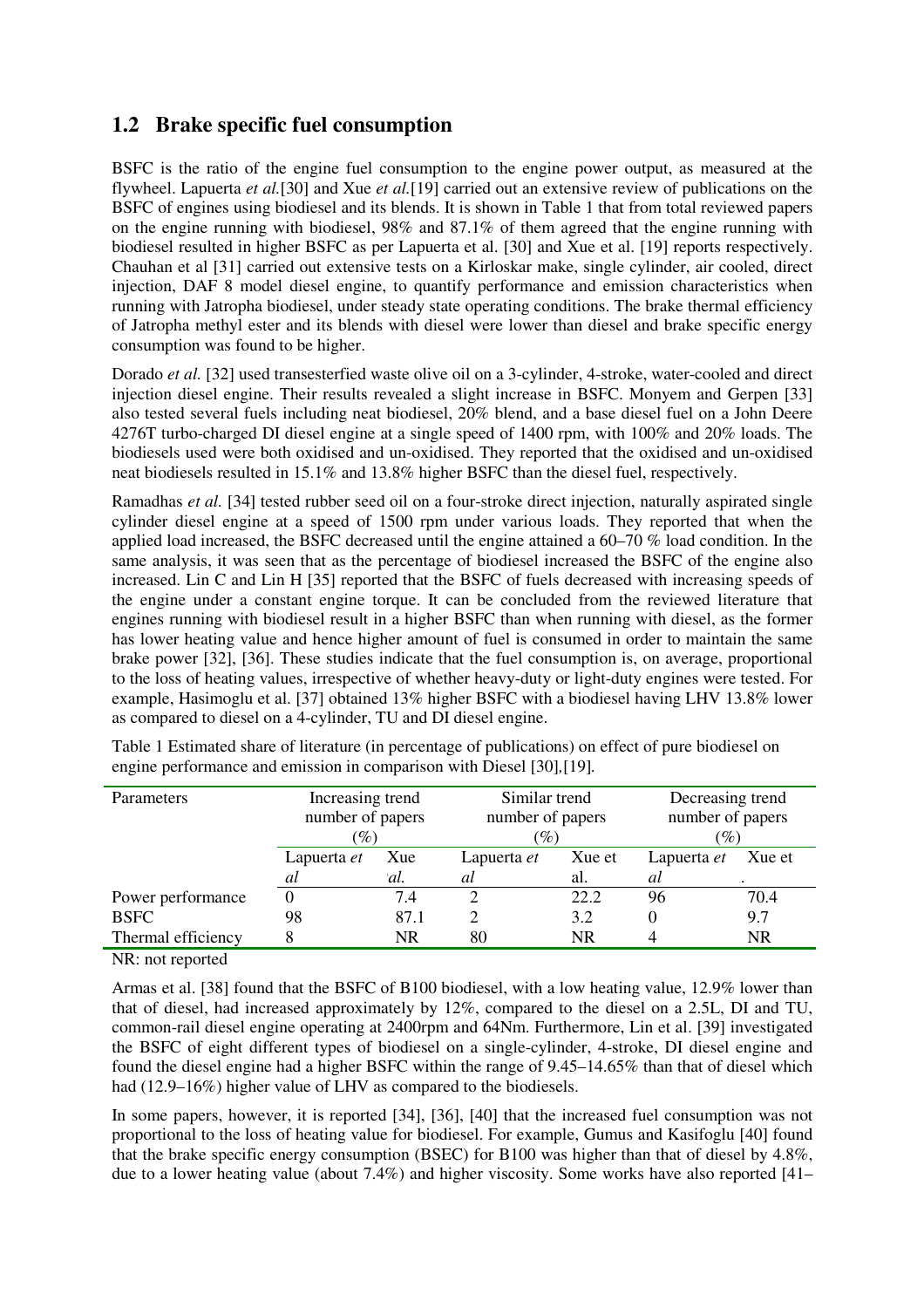44] decrease in fuel consumption when biodiesel and its blends were used as a fuel, in comparison to diesel. For instance, Ulusoy et al. [41] observed that the fuel consumption of frying oil biodiesel was 2.43% less than that of diesel on a 4-cylinder, 4-stroke 46kW diesel engine under similar operating conditions. Other than the effects of heating value on BSFC, some researchers have also reported that the BSFC of biodiesel could be affected by the biodiesel content [45–48] biodiesel physical properties [36], engine type and operating conditions [47] and additives [49], [50]. In addition, some researchers have reported that the BSFC may increase due to changes in combustion timing caused by biodiesel's higher cetane number, as well as the injection timing [33].

As the aforementioned review highlights, the studies in combustion characteristics and performance of CI engine running on biodiesel blends are fairly inconsistent. More investigations are required in order to understand the phenomena of combustion and performance characteristics of engines running with biodiesel blends for range variation of biodiesel types, blend ratio and physical properties. Based on the review, in this paper three research problem areas were identified:

- The effects of biodiesel types on the CI engine combustion and performance characteristics.
- The effects of biodiesel blends on the CI engine combustion and performance characteristics.
- The effects of the biodiesel physical properties (density, viscosity and lower heating value) on the performance of the CI engine.

Therefore, the objective of this study is to investigate the combustion and performance characteristics of CI engine running with biodiesel blend by varying biodiesel types, blends and physical properties. To achieve the objective, experimental investigations were carried out using four-cylinder, fourstroke, turbo-charged, water-cooled and direct-injection CI engine. In the following sections the experimental facilities and test procedures have been explained.

### 2. Experimental Facilities and Test Procedures

In this study the combustion characteristics and performance of a CI engine running with biodiesel was investigated using a four-cylinder, four-stroke, turbo-charged, water-cooled and direct-injection CI engine. The details of the engine are presented in Table 2. The engine was loaded by a 200kW AC Dynamometer 4-Quadrant regenerative drive with motoring and absorbing capability for both steady and transient conditions. The picture of the engine test and layout of the experimental facilities is described in Figure 1 and Figure 2.

| <b>Technical parameters</b>       | <b>Technical data</b>       |
|-----------------------------------|-----------------------------|
| Engine type                       | Turbo charged diesel engine |
| Number of cylinders               | 4                           |
| <b>B</b> ore                      | $103$ mm                    |
| Stroke                            | $132 \text{mm}$             |
| Compression ratio                 | 18.3:1                      |
| Number of valves                  | 16                          |
| Injection system                  | Direct injection            |
| Displacement                      | 4.399 litre                 |
| Cooling system                    | Water                       |
| Nominal Idling speed              | $800$ rpm                   |
| Maximum rating gross intermittent | 74.2 @ 2200rpm              |
| Maximum torque                    | 425Nm @ 1300rpm             |

|  | Table 2 Characteristics of engine |  |  |  |
|--|-----------------------------------|--|--|--|
|--|-----------------------------------|--|--|--|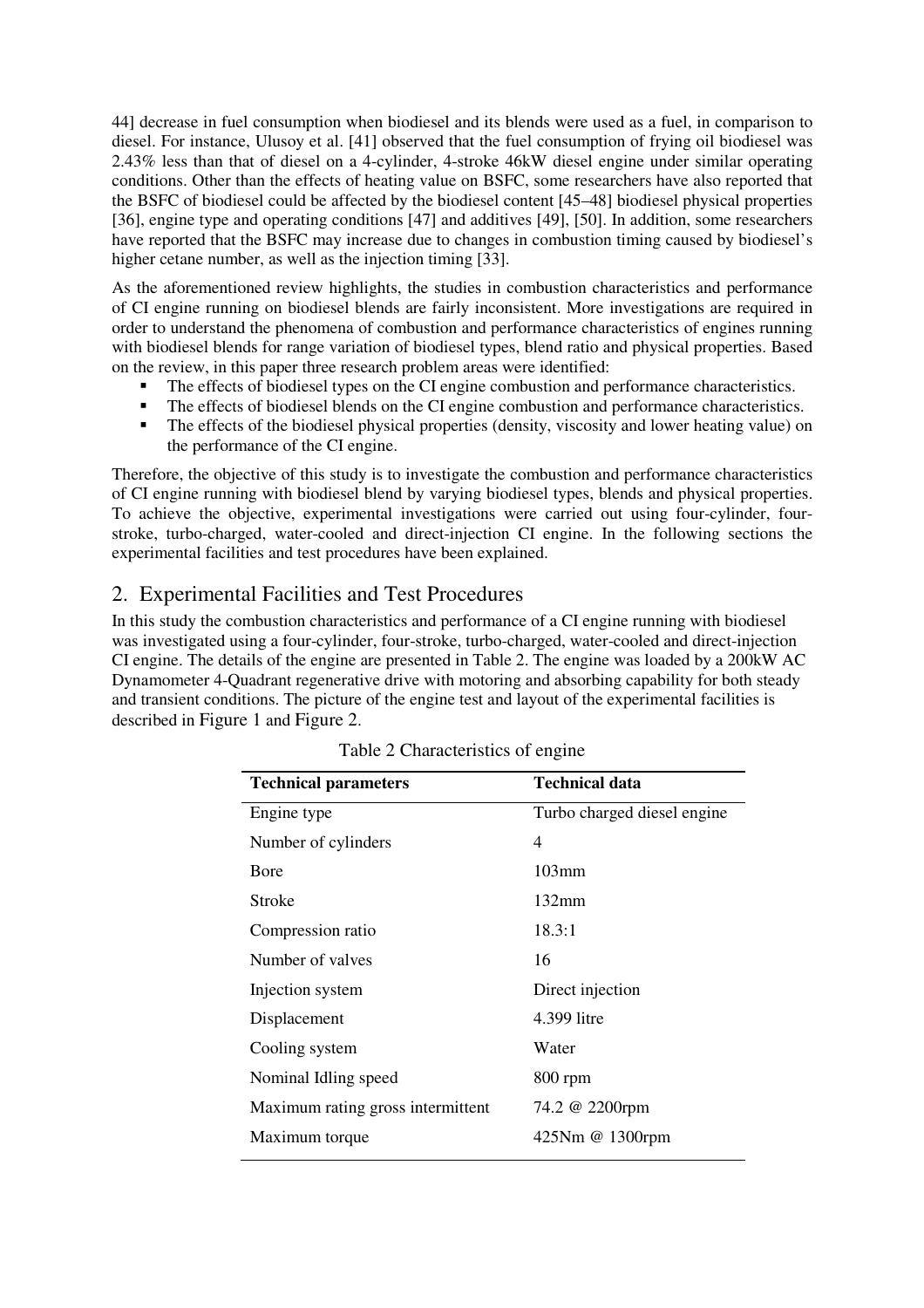In order to acquire accurate and repeatable engine test data for diesel engine combustion and performance characteristics, the engine test bed was instrumented with speed sensors, pressure transducers, fuel flow metres and in-line torque meter. A Hengler RS58 speed sensor was used to measure the speed of the engine. Fuel flow was measured by a FMS-1000 gravimetric fuel measuring system which was controlled and monitored by CADETV12 software. The cylinder pressure was measured using a Kistler 6125A11 piezo-quartz pressure sensor which was mounted in cylinder one. The output of pressure sensor was amplified through a B & K 2635 charge amplifier. The crankshaft position was obtained using a crank angle sensor to determine the cylinder pressure as a function of the crank angle. The measuring range and accuracy of these instruments are presented in Table 3.

| Instruments          | Type                                           | Range           | Accuracy                        |
|----------------------|------------------------------------------------|-----------------|---------------------------------|
| Fuel flow meter      | FMS-1000 gravimetric                           | $0 - 300Kg/hr$  | $\pm 0.05\%$ of reading         |
| Speed sensor         | Hengstler RS58                                 | $0 - 10000$ rpm | $\overline{\phantom{a}}$        |
| In-cylinder pressure | Kistler 6125A11 piezo- $\vert 0 - 25MPa \vert$ |                 | $\leq$ 0.4 % FSO                |
|                      | quartz                                         |                 |                                 |
| Load cell            | T <sub>10FS</sub>                              | $0 - 1000Nm$    | $0.006$ to $0.002\%$ of reading |

Table 3 Measuring instruments specifications



#### Figure 1 Experimental engine facilities

All the signals collected from the test rig needed to be converted from an original analogue form into a digital form. This was achieved by using a CED Power 1401 Analogue to Digital Converter (ADC) interface between the transducers and a host computer. The power CED 1401 is able to record waveform data at 16-bit and 400kHz for 16 channels. It can also generate waveform and digital output simultaneously for real-time, multi-tasking experimental system using its own processor, clocks and memory, under the control of the host computer. The fuel from biodiesel tank was pumped to a fuel meter and, then it passes through a fuel pump to fuel injectors. The normal diesel was pumped from the main reservoir.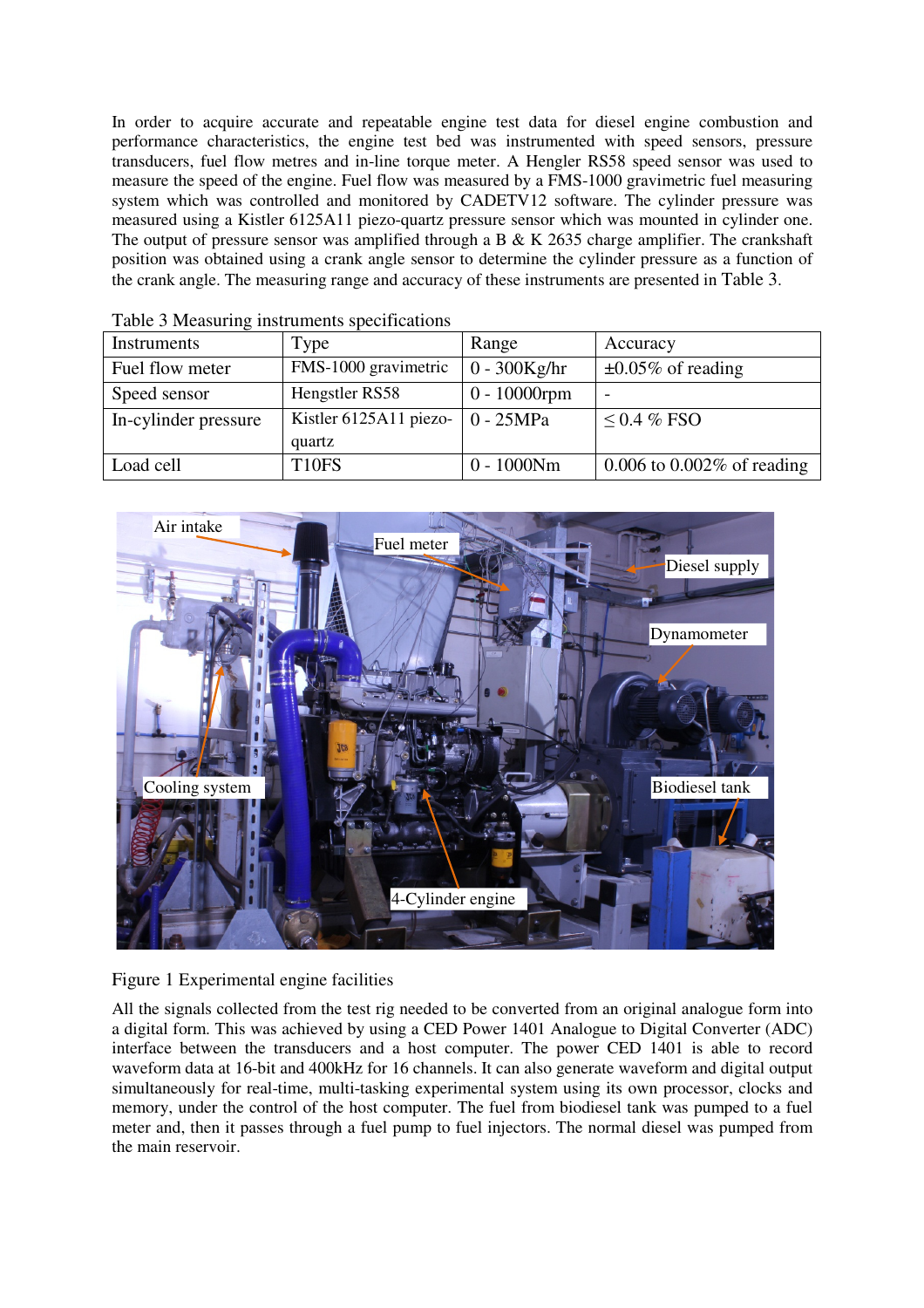

Figure 2 Engine test facilities lay out

During the testing process the engine was run for 10 minutes to enable it to come to steady state before any measurements were carried out. On the day prior to the actual test day and also when fuel was changed, a preconditioning procedure at high speed and high load was implemented to purge any of the remaining effects from previous tests in the engine fuel system and also to remove the deposited hydrocarbon on the sample line. The maximum rated speed and maximum torque of the test engine is 2200rpm and 425Nm respectively. The test operation speed and torque which have been shown in Figure 3 are based on the rated engine speed and maximum load.

In this study, three common types of commercially available biodiesels (corn oil biodiesel (COB), rapeseed oil biodiesel (ROB), and waste oil biodiesel (WOB)), obtained from a local company, had been used for analysis. The corn oil biodiesel and rapeseed oil biodiesel were produced by the transesterfication process from 'virgin' oil using methanol. The waste oil biodiesel was produced by the same process, although the raw feed was from cooking oil waste. Normal diesel fuel was obtained from a local fuel supplier. The red diesel, which is exactly the same as regular diesel by its combustion, performance and emission behaviour, was used in all tests. It is produced by adding colour additives on normal diesel. The red diesel was selected due to its low fuel tax for off-road engines.



Figure 3 Range of engine speeds and engine loads for steady state testing cycle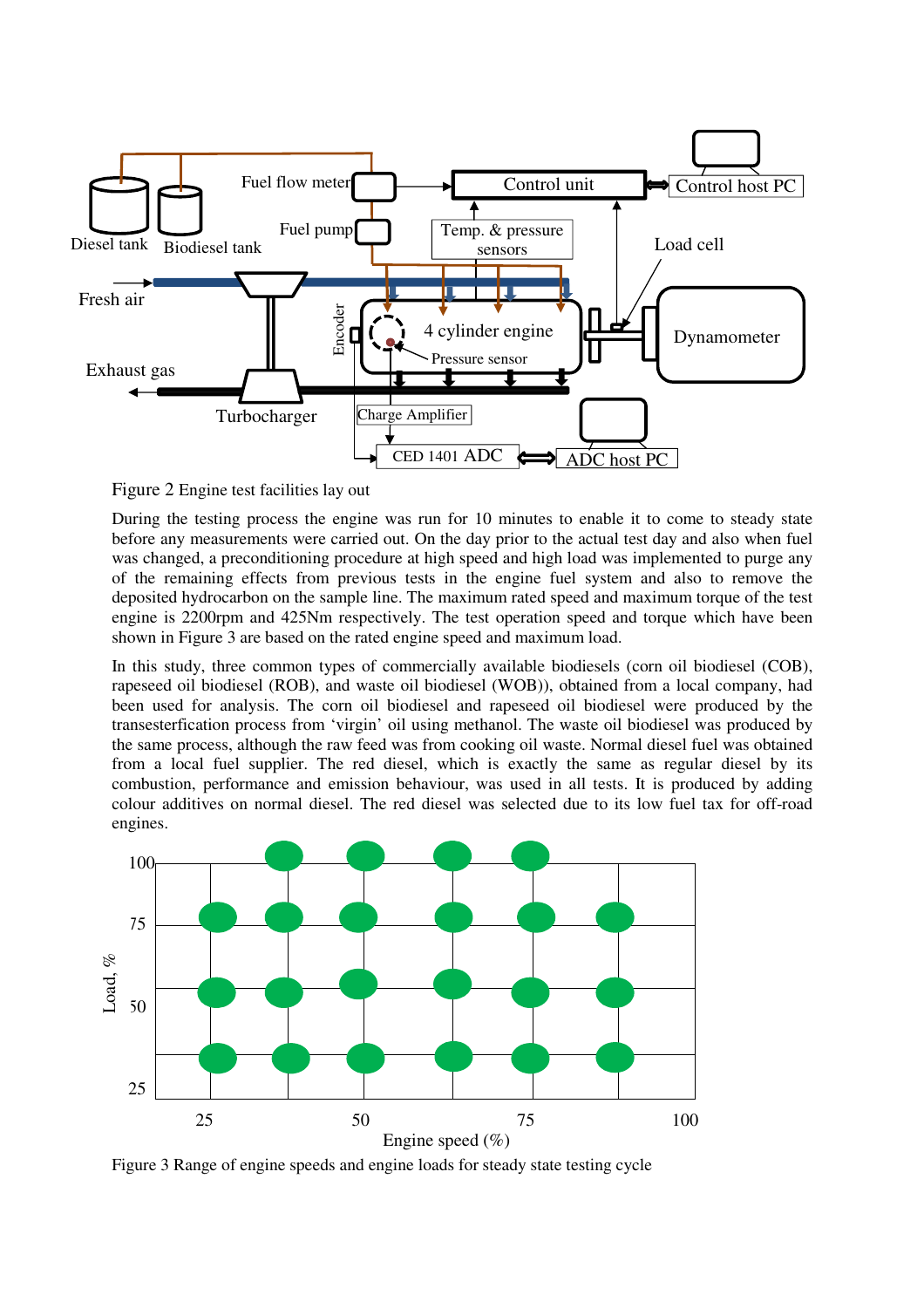To establish quantitative dependence of fuel type on combustion and performance of engines four different fuels namely ROB, COB, WOB and diesel were used. However, to establish blending and physical properties effects, the blended fuels were prepared by mixing ROB and diesel in different proportions using in tank blending method [37]. Blended fuel has percentage volumetric fraction of 0%, 10%, 20%, 50%, 75% and 100% of Biodiesel and named B0, B10, B20, B50, B75 and B100 respectively.

The main physical properties such as composition, density, lower heating value (LHV) and viscosity of the rapeseed oil biodiesel were measured according to the official test standards in EU and the results were published by this paper authors [51]. The blends properties are presented in Table 4.

| Tuble + I hysical and Chemical properties of rapesced biodicser and his biends [51]<br>Property | Accuracy                      |   | Diesel(B0) | <b>B10</b> | <b>B20</b> | <b>B50</b> | <b>B75</b> | <b>B100</b> |
|-------------------------------------------------------------------------------------------------|-------------------------------|---|------------|------------|------------|------------|------------|-------------|
|                                                                                                 |                               | C | 87         | 86         | 85         | 82         | 79.5       | 77          |
| Composition $(\%)$                                                                              |                               | H | 13         | 12.9       | 12.8       | 12.5       | 12.25      | 12          |
|                                                                                                 |                               | O | $\Omega$   | 1.1        | 2.2        | 5.5        | 8.25       | 11          |
| Density $(kg/m^3)$                                                                              | $\pm 0.05$ kg/m <sup>3</sup>  |   | 853.36     | 859.00     | 865.00     | 871.76     | 872.50     | 879.30      |
| LHV (MJ/kg)                                                                                     | $\pm 0.01$ MJ/kg              |   | 42.67      | 42.26      | 41.84      | 40.58      | 39.54      | 38.50       |
| Viscosity ( $mm^2/s$ )                                                                          | $\pm 0.02$ mm <sup>2</sup> /s |   | 3.55       | 3.91       | 4.28       | 4.68       | 4.74       | 5.13        |

Table 4 Physical and Chemical properties of rapeseed biodiesel and its blends [51]

### 3. Results and Discussion

As per the review in section 1, a number of researches have been carried out on the use of biodiesel in CI engines during steady state conditions. However, there is limited information available on effects of physical properties of biodiesel on both combustion and performance characteristics. Based on the experimental results, the effects of blend fraction, density, viscosity and lower heating value on combustion and performance characteristics of CI engine are analysed and reported in this section.

### **3.1 Effects of biodiesel types and blends fraction on combustion characteristics**

The overall scope of biodiesel sources for biodiesel production becomes much broader over time. The most common biodiesel sources are edible oil such as rapeseed oil, corn oil, palm oil, and soybean oil [52]. In this study, two categories of biodiesel were investigated: biodiesel from 'virgin' vegetable (rapeseed oil (ROB) and corn oil biodiesel (COB) oil, and waste cooked oil (waste oil biodiesel (WOB)). The combustion characteristics parameters such as in-cylinder pressure, the heat release rate and cumulative heat release behaviour of the three biodiesels and their blends are presented here.

The in-cylinder pressure measurement is considered to be a very valuable source of information during the development and calibration stages of the engine. The in-cylinder pressure signal can provide vital information such as peak pressure, P-V diagram, indicated mean effective pressure, fuel supply effective pressure, heat release rate, combustion duration, ignition delay and so on [53], [54]. Moreover, based on ideal gas and first law of thermodynamics it can be used in more complex calculations for example in air mass flow estimation, combustion diagnosis and NOx prediction [53], [55].

The peak in-cylinder pressure of a CI engine running on diesel, ROB, COB and WOB, at a load of 420Nm and over a wide range of engine speeds, is shown in Figure 4(a). It can be seen that the incylinder pressure increased slightly with increasing engine speed. This is due to an increase in air/fuel ratio with engine speed increment [21],[24].

Figure 4(b) shows the in-cylinder pressure deviation observed for the data on ROB, COB and WOB from the data on diesel. It can be observed that the peak in-cylinder pressure corresponding to COB and ROB are higher than normal diesel by 1.3%. The engine running with the ROB and COB did not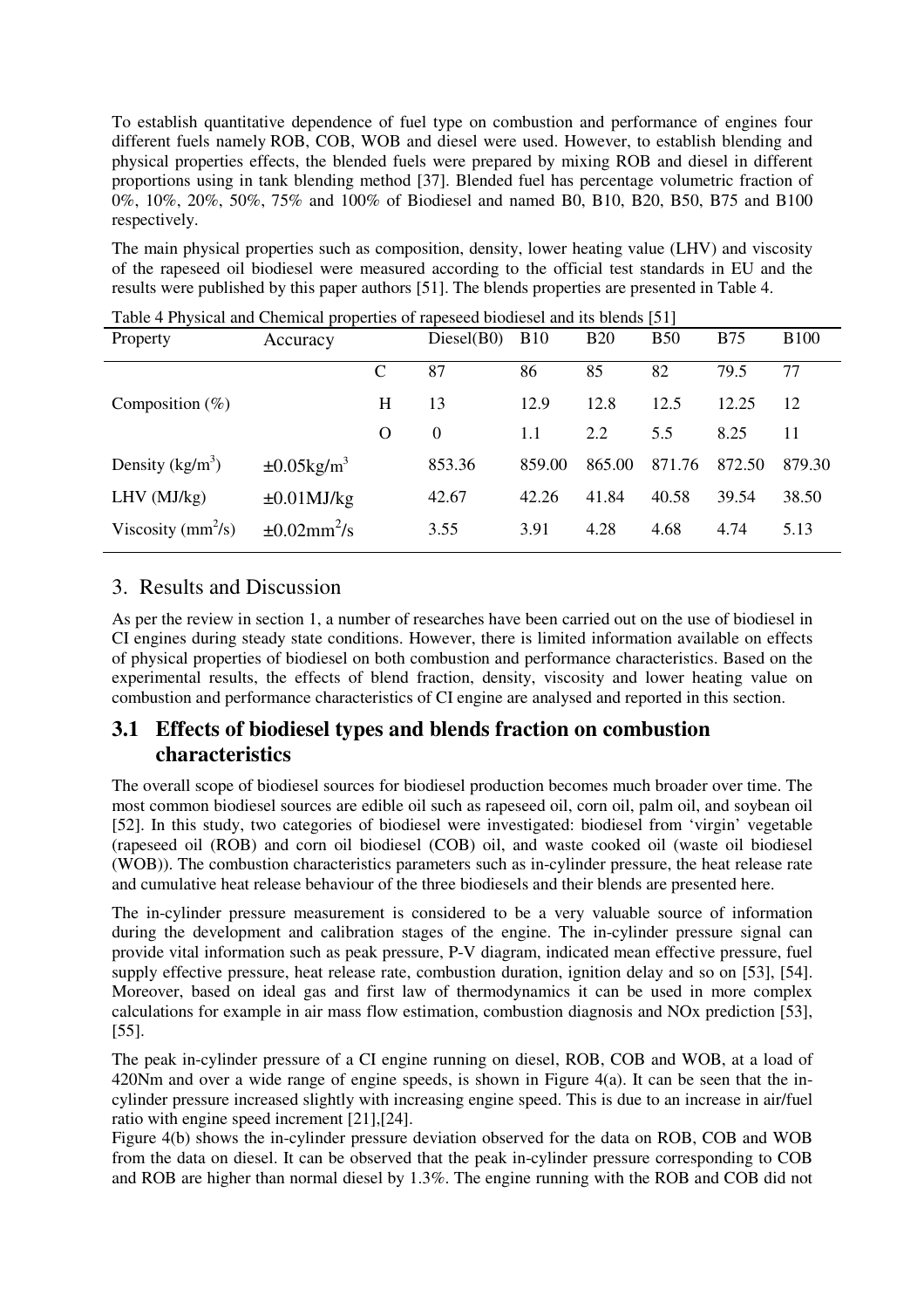show any significant difference in peak in–cylinder pressure values. However, the engine running on WOB showed an inconsistent variation of in-cylinder pressure across the range of engine speeds. This is thought to be due to the variations of fatty acids methyl esters in WOB which have non-uniform combustion characteristics at various engine operating conditions [56].



Figure 4 Variation of peak in-cylinder pressure with engine speed for CI engine running with ROB, COB, WOB and diesel at load of 420Nm

Figure 5 presents the peak in-cylinder pressure of the CI engine fuelled with the biodiesel blends at 420Nm over a wide range of engine speeds. It can be seen that the peak in-cylinder pressure increases consistently with increasing engine speeds. The peak in-cylinder pressure also increases with increasing biodiesel fraction. The neat biodiesel resulted in a maximum in-cylinder pressure (2.7% more than diesel). The main reason for a higher peak in-cylinder pressure in the CI engine running with biodiesel is due to the advanced combustion process being initiated by the easy flow-ability of biodiesel and its other relevant physical properties of biodiesel as claimed by Qi et al.[3].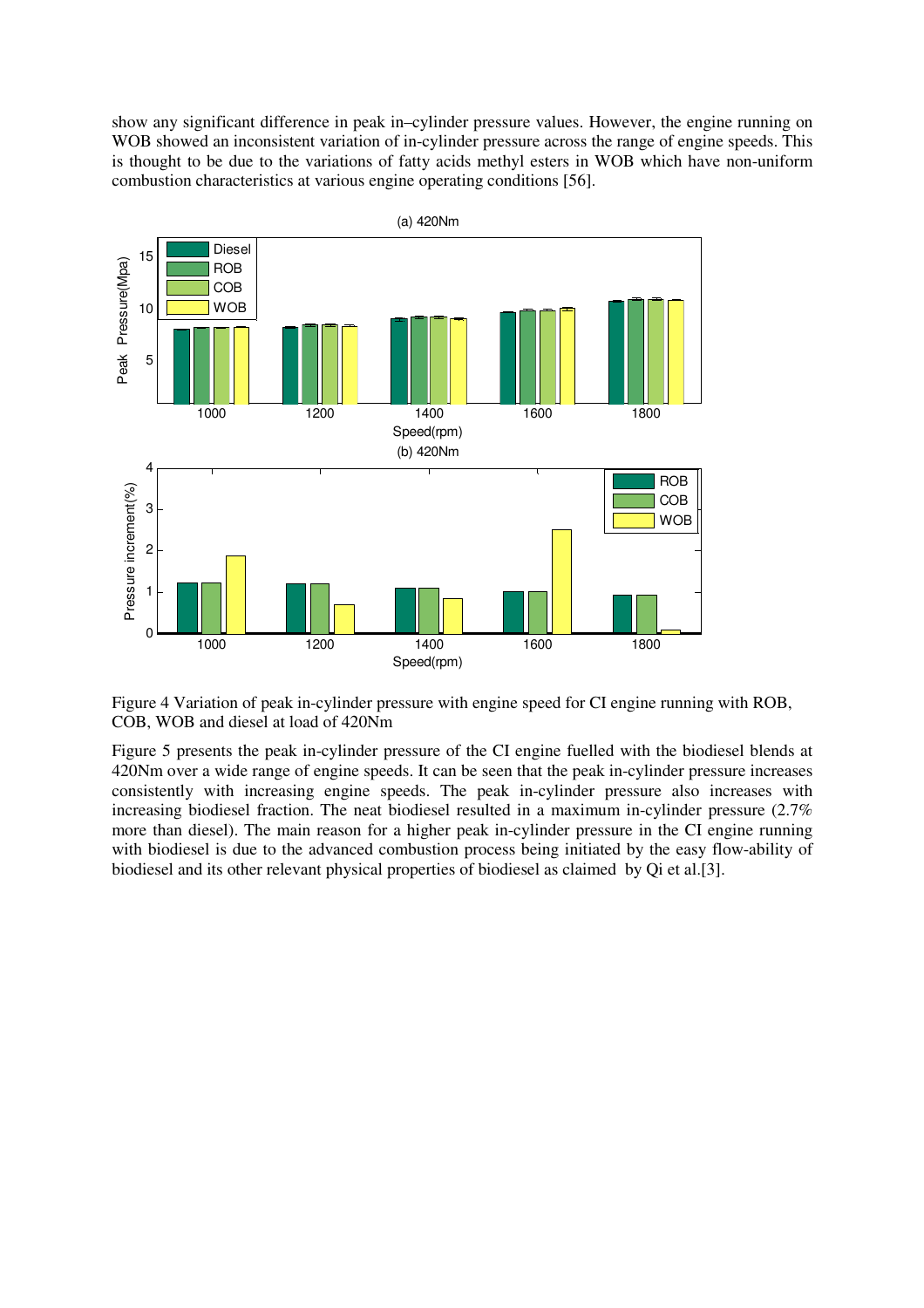

Figure 5 Variation of peak pressure with speed of CI engine running with biodiesel blends at load of 420Nm

Figure 6 shows the variation of in-cylinder pressure within the combustion chamber of the test CI engine with crank angle when running with B50, B100 and normal diesel fuels at a speed of 1300 rpm and at different engine loads of 105Nm, 210Nm, 315Nm and 420Nm. To highlight the combustion process only, the figure shows only the part of combustion or power stroke section in the engine cycles. Figure 6 depicts that the peak cylinder pressures obtained for the engine running with B50 and B100 are higher than the engine running with diesel by 4.5% and 3.4% at 420Nm respectively. For the rest of the load conditions, the difference is found to be below 3%. The higher in-cylinder pressure of CI engine running with biodiesel blends may be attributed to the advanced combustion process initiated by the physical properties such as higher cetane number, viscosity, density and bulk modulus. The same phenomena were reported by Qi et al.[3] and Muralidharan et al [29]. However, in recent publication Jaiichander et al. [56] reported that the peak pressure is slightly lower for B20 when compared to that of diesel and they explained this might be due to improper mixing of B20 with air due to higher viscosity and lower calorific value for B20.

The cumulative effects of these properties result in a short ignition delay and advanced injection timing for biodiesel. Furthermore, due to the presence of oxygen molecules in the biodiesel, the hydrocarbons achieve complete combustion [57] resulting in a higher in-cylinder pressure. Gumus [21] however reported that the engine running with diesel resulted in higher in-cylinder pressure than that of biodiesel blends due to high viscosity and low volatility of the biodiesel which leads to poor atomization during the ignition delay period. Qi et al. [3] have argued that the higher viscosity and lower volatility can be compensated by the complex and rapid pre-flame chemical reactions at higher temperatures which result in cracking and creation of lighter biodiesel compounds. These compounds can result in earlier ignition.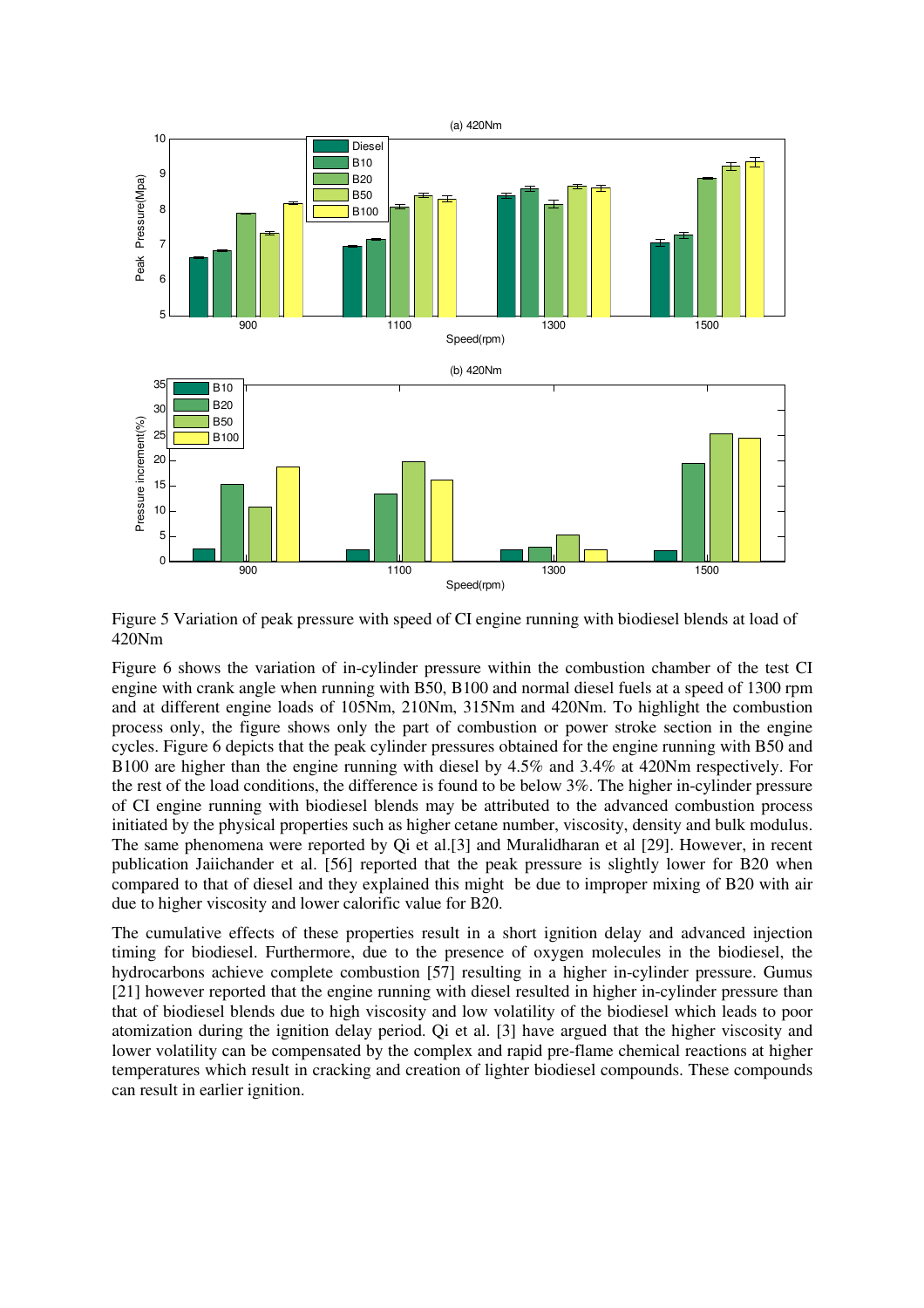

Figure 6 Variation of in-cylinder pressure with crank angel for CI engine running with B50, B100 and diesel at 1300rpm and different loads

To obtain more in-depth information the variation in the rate of pressure rise with crank angle for diesel and biodiesel blends at differnet engine loads are shown in Figure 7. It can be seen that at a lower engine load the rate of pressure rise for diesel is slightly higher than that of the biodiesel fuel. The reason for this observation may be because at lower load, a very small quantity of fuel is injected into the combustion chamber and combustion starts after TDC. However, the rate of pressure rise is higher for biodiesel at higher engine loads. This is due to the higher rate of heat release during premixed combustion phase as explained in the next section.

Heat release rate is one of the most important parameters to characterise the combustion process in compression ignition engine. Using the heat release rate diagram, it is possible to determine the ignition delay time, start of ignition and the peak heat release. The heat release can be computed by using first law of thermodynamics and ideal gas laws as described in section 1.

Figure 8 depicts the heat release rates for different biodiesel blends and normal diesel at a speed of 1300 rpm and at different load values of 105Nm, 210Nm, 315Nm and 420Nm. The engine running with diesel and biodiesel blends slight variation of the peak heat release rate and ignition delay.

It can also be observed from the Figure 8 that the ignition of the biodiesel fuel starts earlier than the diesel fuel by 0.8deg, 1deg, 1.5deg and 1.2deg for 105Nm, 210Nm, 315Nm and 420Nm load conditions respectively. Gumus [10] also reported that the start of ignition for biodiesel was advanced by up to 1.65deg. The advanced start of ignition is occurred due to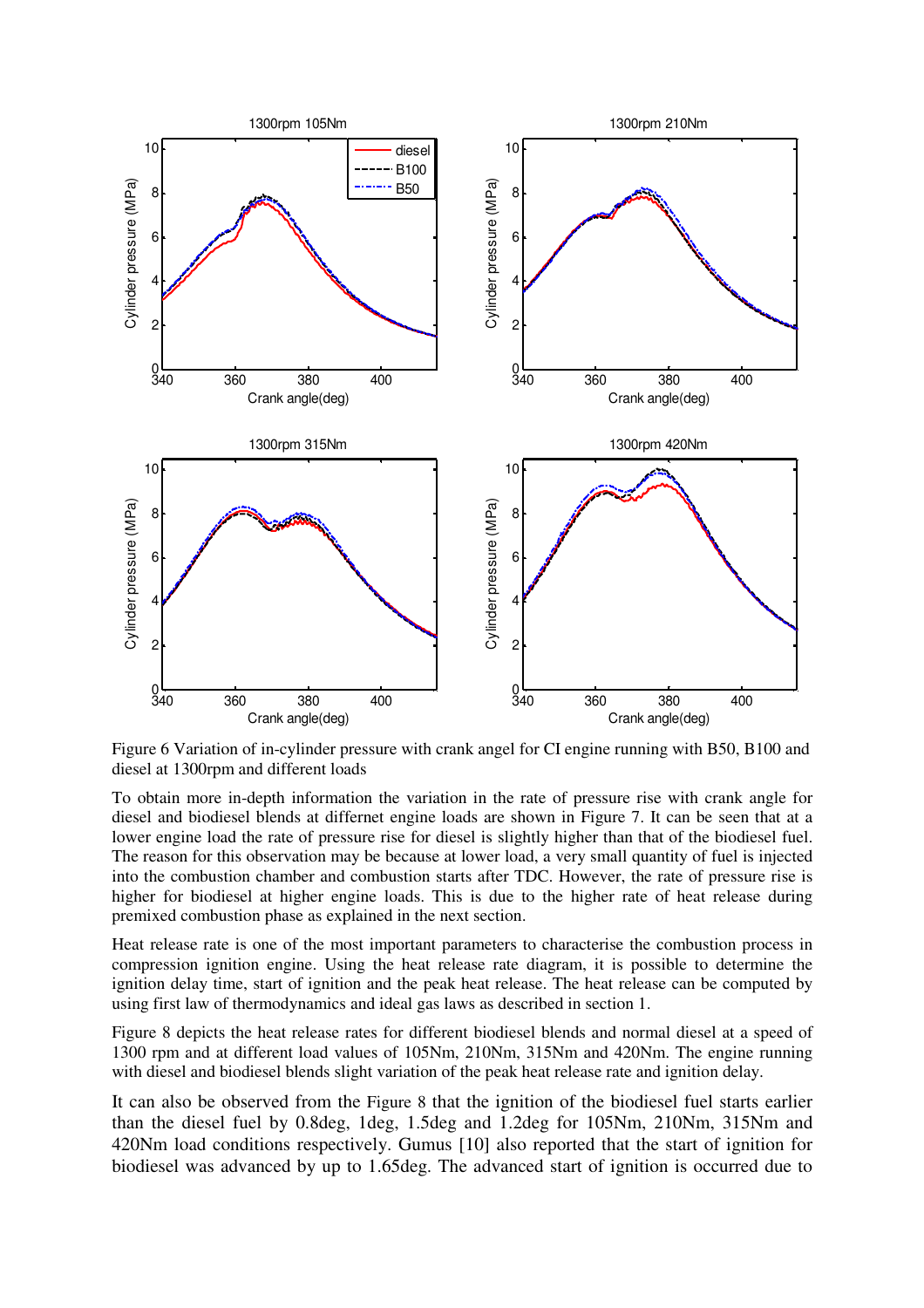the physical properties of the biodiesel such as higher bulk modulus [14], [46] higher viscosity [41], [45] and higher cetane number [47],[16]. It is well documented from previous reports that biodiesel cetane number is higher than diesel which mainly causes for start of early ignition for engine running with biodiesel [33],[58–60]. Further it can be seen that at lower load conditions the test CI engine running on diesel has a higher peak heat release rate than the biodiesel by 4%. At higher load conditions the engine running on biodiesel blends have slight higher heat release rates than that running on diesel. This phenomenon is attributed to the presence of additional oxygen molecules in biodiesel fuel [47–49] which results in the air-mixed fuel in the cylinder burning completely and increasing the heat release rate.



Figure 7 Variation of rate of in-cylinder pressure rising r with B50, B100 and diesel at speed of 1300rpm and different loads

The cumulative heat values obtained from the experiments on engine running with diesel, B50 and B100 are shown in Figure 9. It can be seen that B50 resulted in higher cumulative heat release, as compared to the diesel, by 4%, 3%, 2.5% and 3.5% for different load values of 105Nm, 210Nm, 315Nm and 420Nm respectively. This is due to the dual effects of the complete combustion because of presence of the oxygen molecules in biodiesel and the higher heating value of 50% diesel as compared to B100 [7]. Because of the vaporization of the fuel accumulated during ignition delay, at the beginning the curve a negative cumulative heat release is observed after combustion is initiated, the heat release values become positive.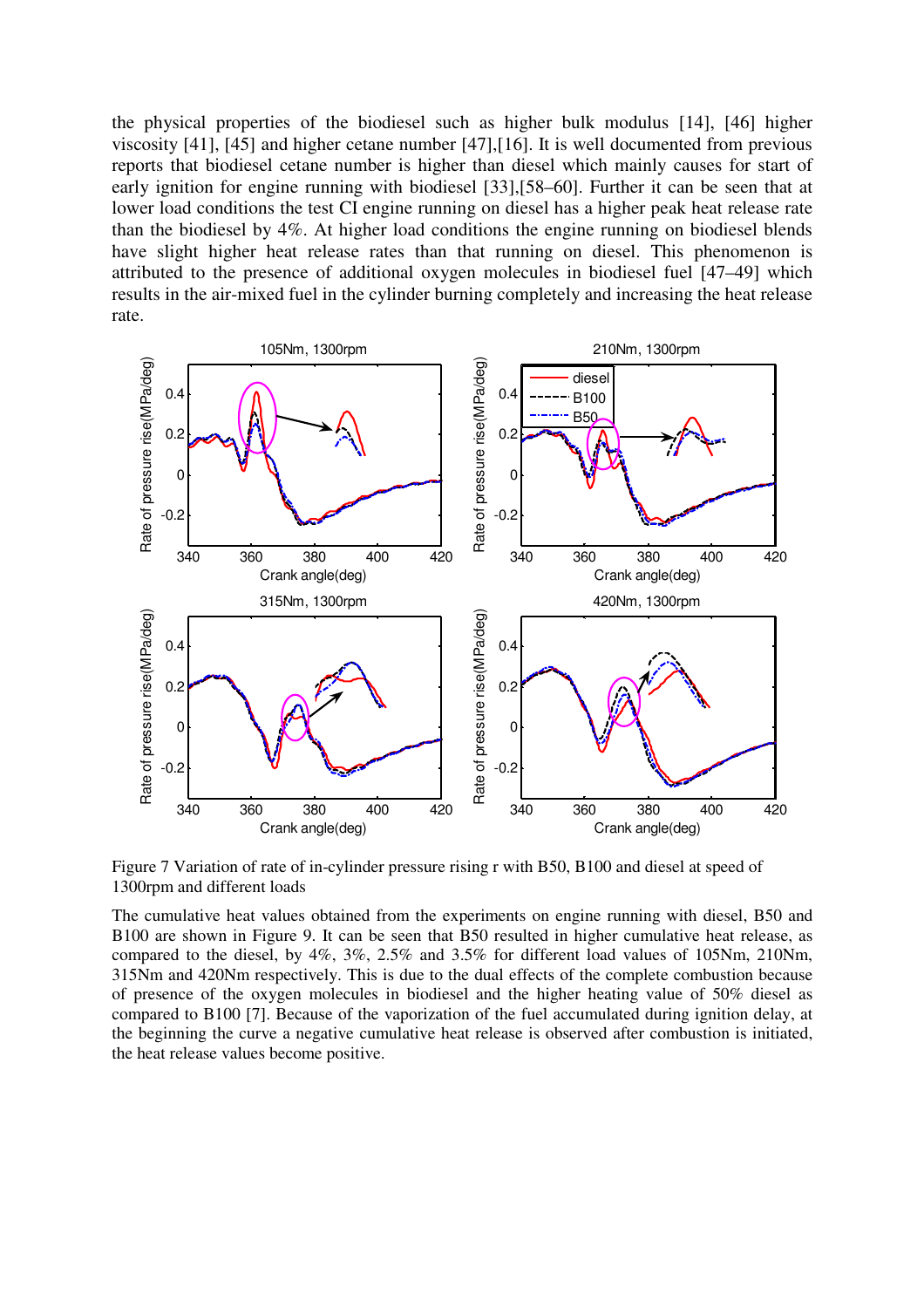

Figure 8 Variation of heat release rate with crank angle for CI engine running with B50, B100 and diesel at engine speed of 1300rpm and range of engine loads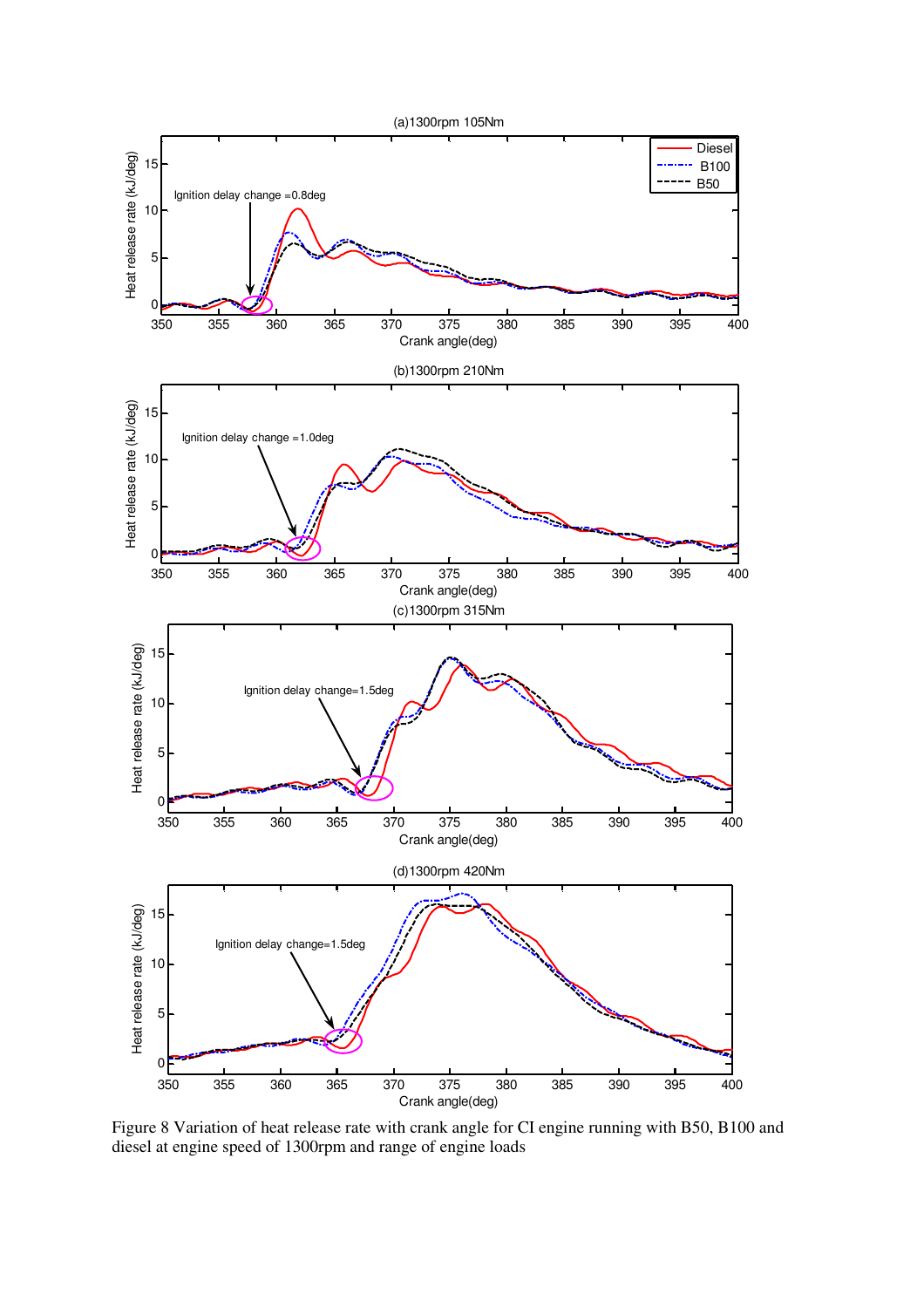

Figure 9 Variation of cumulative heat release rate with crank angle of CI engine running with B50, B100 and diesel at engine speed of 1300rpm and range of engine loads.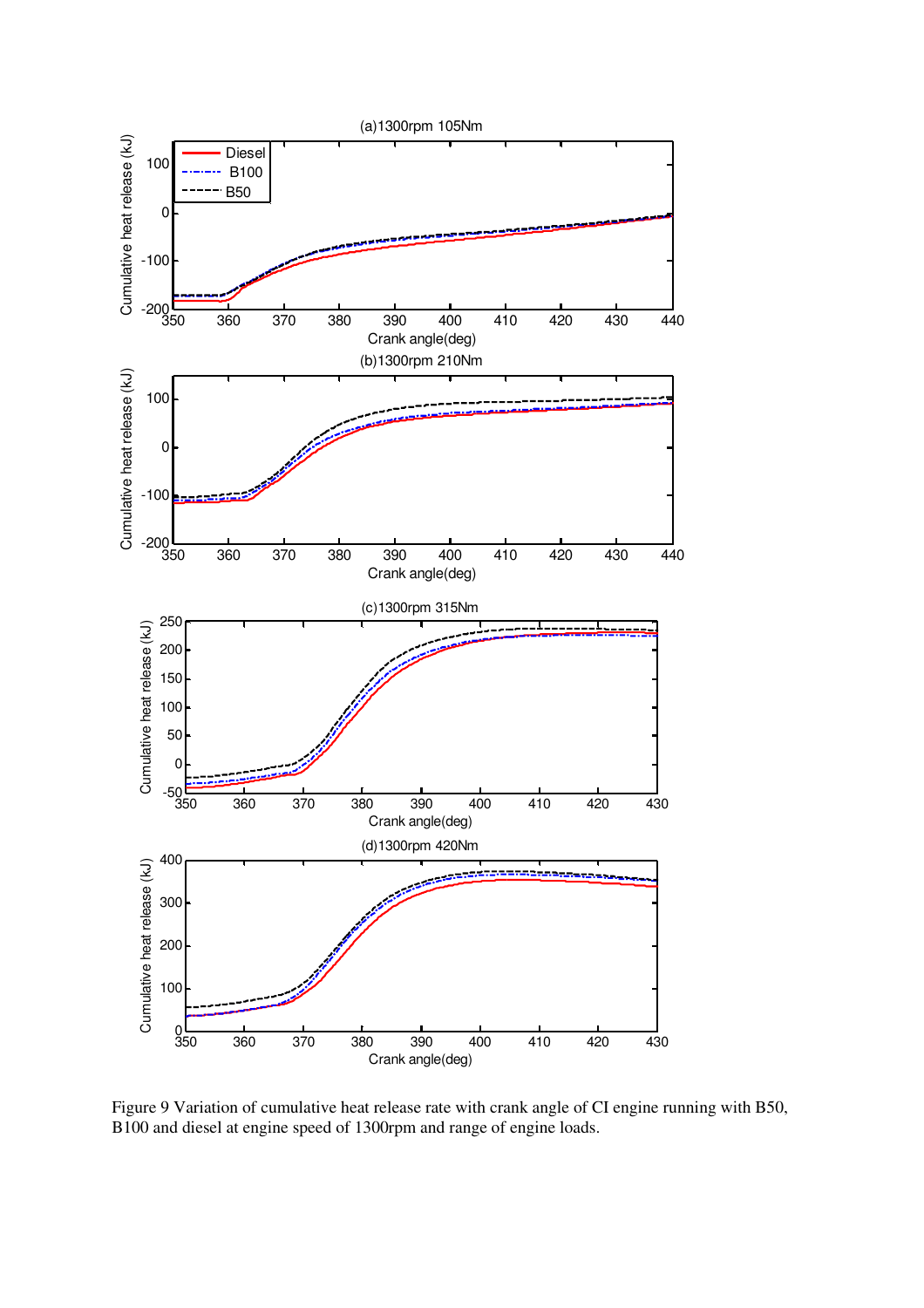#### **3.2 Effects of biodiesel types on the BSFC**

To investigate the effects of biodiesel source types on BSFC, experimental investigations were conducted by using ROB, WOB, COB and normal diesel for range of engine speed and at loads of 105Nm and 420Nm. Figure 10 shows the variation in the brake specific fuel consumption (BSFC) of the engine running on ROB, WOB, COB and normal diesel against engine speeds at two different loads of 105Nm and 420Nm. The BSFC has been estimated from the brake power output of the engine and the mass flow rate of the fuel. At both load conditions, the BSFC has been seen to be higher at lower engine speeds. It then decreases with engine speed to a minimum value, eventually increasing again with engine speed.



Figure 10 Variation of brake specific fuel consumption (BSFC) with engine speed of CI engine running with ROB, COB, WOB and diesel at load of 105Nm and 420Nm.

This may be explained on the basis that, at low speeds, heat loss from the combustion chambers walls is proportionately greater and combustion efficiency is poorer, resulting in higher fuel consumption for the power produced. At higher speeds, the friction power increases at a rapid rate, resulting in a slower increase in power than in fuel consumption with a consequent increase in BSFC [47]. Pal et al. [30] and Hazar [40] also reported similar trends for BSFC and engine speed dependence. At a lower load (105Nm), the engine achieved its minimum BSFC between 1000-1200rpm. However, at the maximum load (420Nm), the engine reached its minimum BSFC between 1200-1400 rpm for all fuel types.

Figure 10 also depicts the comparison of the engine's BSFC when fuelled with biodiesels and normal diesel. It can be seen that the BSFC of the biodiesel was higher than the diesel by up to 15% at lower engine load and up to 7% at the higher engine load. Lapuerta et al. [17] have also reported that, the BSFC of the engine running with neat biodiesel was higher than that of engine running with diesel by up to 18%. The increment of BSFC of the biodiesel compared to diesel is mainly due to the low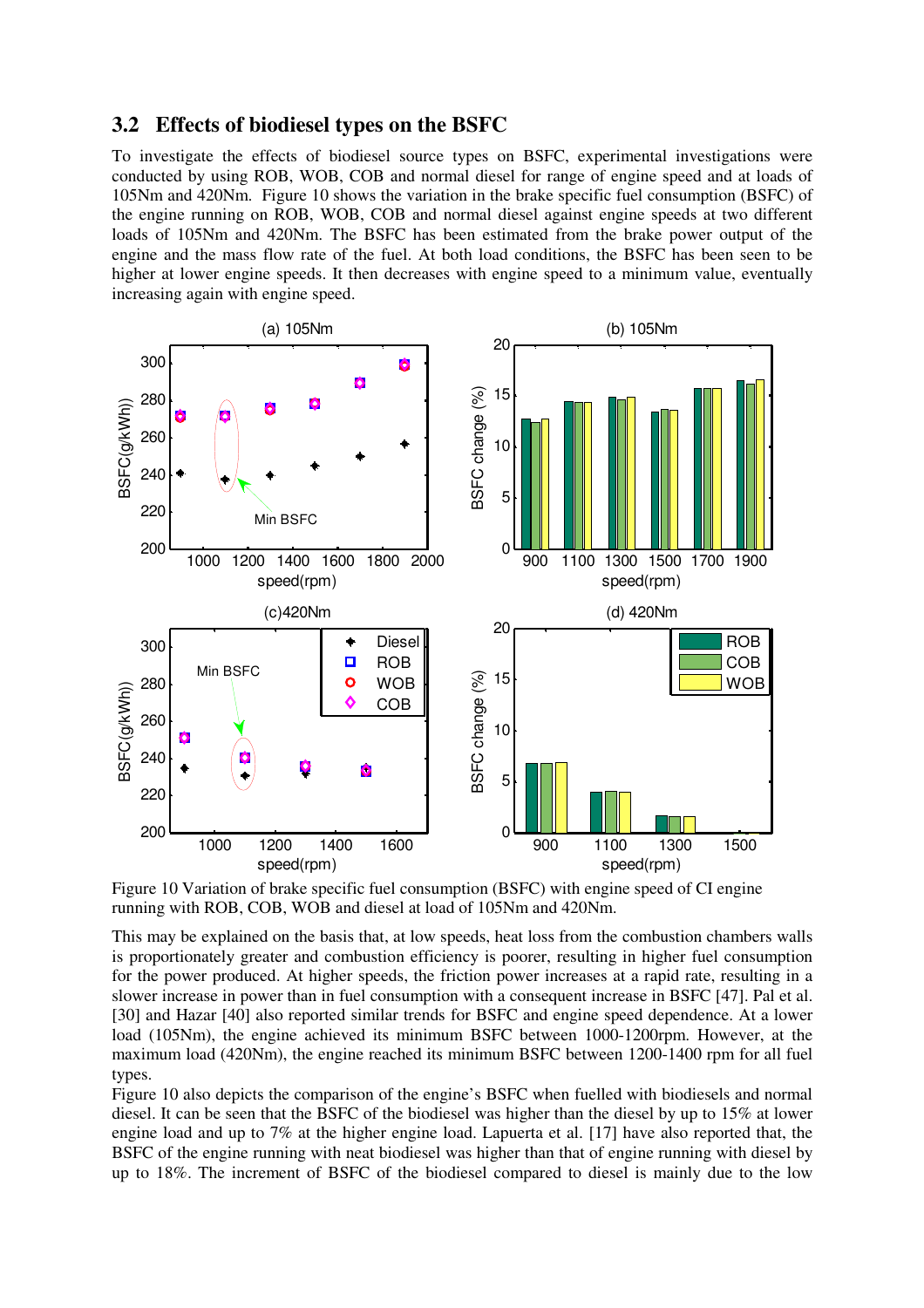heating value of the biodiesel as claimed by previous authors [20], [21], [23], [25] discovered by the author in this study. Some authors have also explained the increase in the BSFC in relation to the higher density and viscosity of the biodiesel [28], [29], [31]. In the lower heating value analysis, the heating value of the biodiesel was lower than the diesel by 11.1%. The BSFC of the engine running on ROB, COB and WOB did not show any significant differences in BSFC values. The maximum difference in BSFC values corresponding to ROB, COB and WOB was limited to 1.25% for an engine speed of 1900rpm and load of 105Nm.

As it is mentioned in section 2, the three biodiesels were produced by the same transestrification process. However, the biodiesel source was varied by source location (soil type and climate variation). The biodiesel production processes, however, were controlled and identical. As per this particular study, the three biodiesels have almost similar density, viscosity and heating values [38] with differences limited to 5%. It can be concluded from this study that the biodiesel type does not have significant impact on the BSFC of the engine.

### **3.3 Effects of biodiesel blend fraction on BSFC**

Currently, biodiesel is used as a fuel in different proportions (as neat biodiesel (B100) and different blends). In this study, diesel, 10B, 20B, B50 and B100 blends have been used for analysis. Considering the wide application of ROB biodiesel in European countries, detailed investigation has been carried out on the performance and emission characteristics of the test CI engine running with various ROB blends. The in-cylinder pressure, brake specific fuel consumption and thermal efficiency of the CI engine have been evaluated when running with different biodiesel blends at various operating conditions.

Figure 11 shows the BSFC obtained for different biodiesel blends over a range of engine speeds and at two engine loads of 105Nm and 420Nm. It can be clearly seen that at lower engine speeds, the BSFC is higher which then decreases to a minimum point, and increases again with the engine speeds (see Figure 11(a)). The reasons were explained in section 3.2 (Figure 10).

Figure 11(b) depicts that when the biodiesel blend percentages increase, the BSFC values also increase. The BSFC of the engine fuelled with 10B, 20B, B50 and B100 blends increased by 2.5%, 5%, 10% and 15% respectively, at a load of 105Nm as compared to BSFC when fuelled with Diesel only. However, at a higher load (420Nm), the difference between the BSFC of biodiesel blends and diesel is narrowed, as depicted in Figure 11(c-d), which shows a maximum BSFC increment of 5%. The same phenomena were reported by Lin et al [61] for B5, B10, B20 and B30. Contrary to this trend, Muralidharan et al [29] were reported that biodiesel blends resulted in inconsistent trends.

The effects of the engine load on the biodiesel blends' BSFC values are shown in Figure 12. It can be seen that the engine running at a lower load (105Nm) resulted in higher BSFC by corresponding amounts of 15%, 12% and 16% than the values observed at 210Nm, 315Nm and 420Nm load conditions at 1500 rpm engine speed.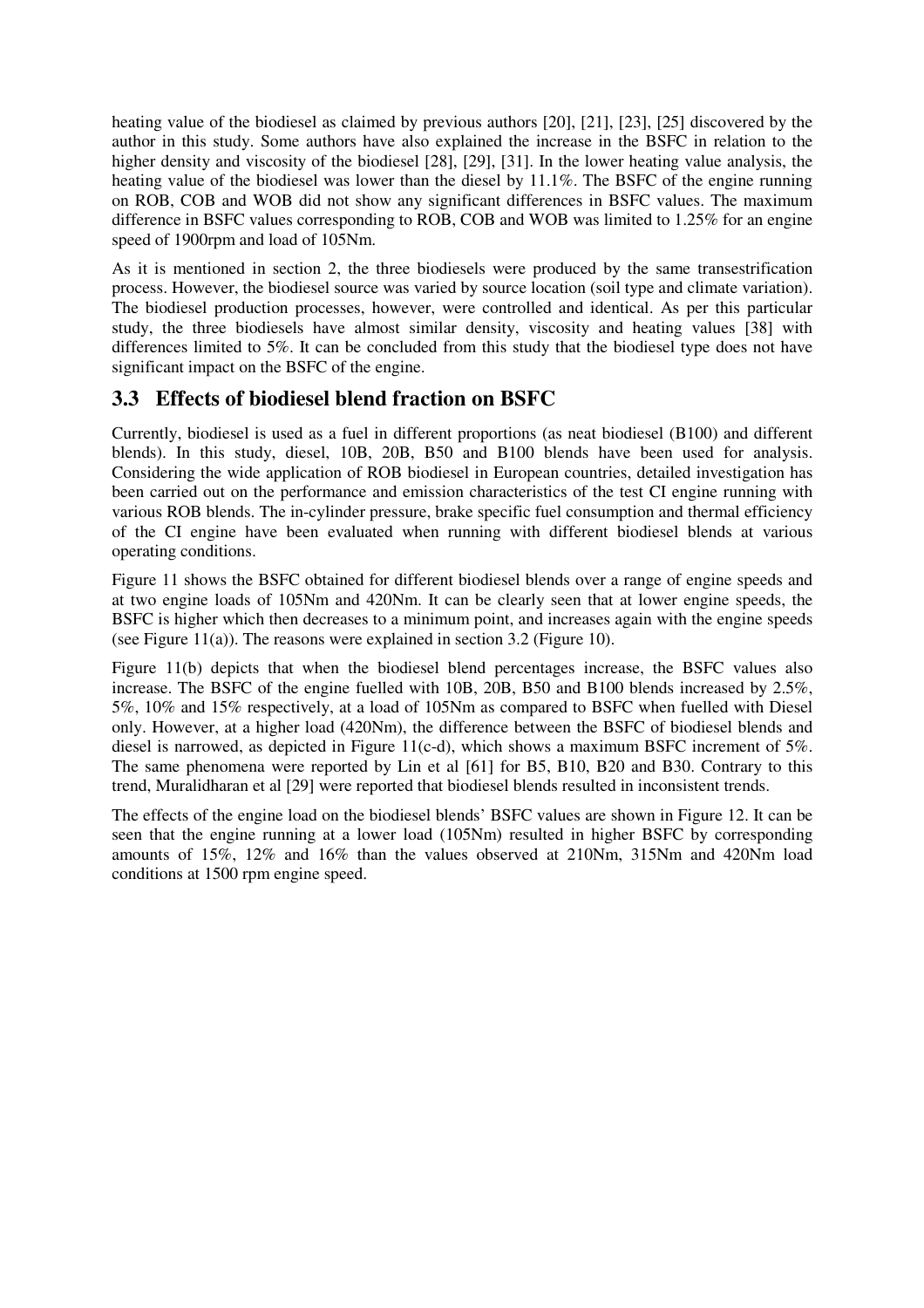

Figure 11(a,c) Variation of BSFC with engine speed for different biodiesel blends at 105Nm and 420Nm (b,d) Variation of BSFC increment with engine speed for biodiesel blends at load of 105 and 420Nm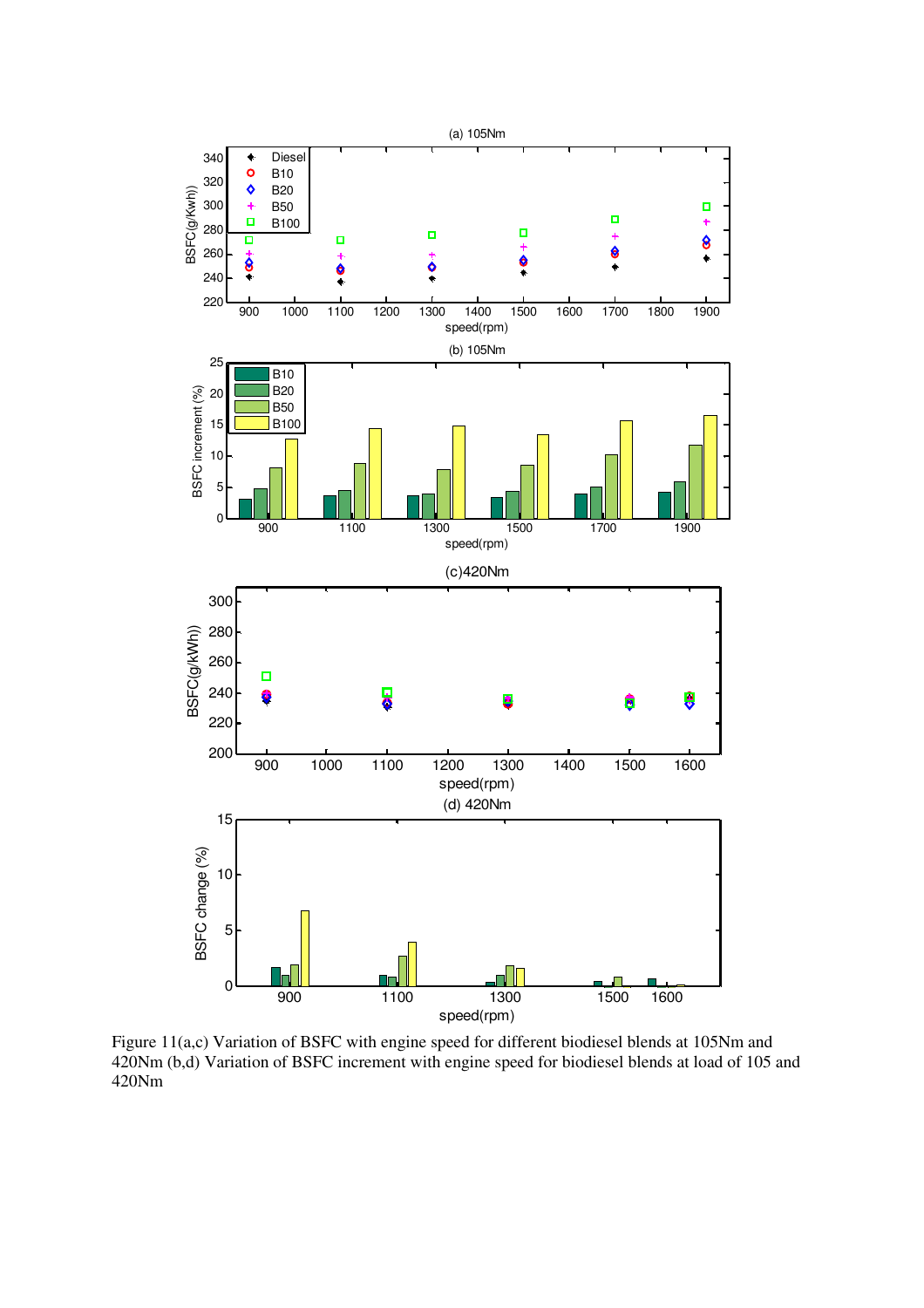

Figure 12 (a) Variation of BSFC with biodiesel fraction at engine speed of 1500rpm and various engine loads (b) Variation of BSFC percentage increment with biodiesel fraction at engine speed of 1500rpm and at various engine loads

It is also seen that the BSFC of the engine at a low load (105Nm) increased linearly with increase in the biodiesel fraction values. In general, it can be seen that at lower loads, the BSFC of the CI engine is higher and then decreases before increasing again very slowly. Similar trends in BSFC were reported by Gumus and Kasifoglu [40] and [62] for all blends investigated (B10, B20, B50, B100 and diesel) at different load conditions. One of the explanations for a decreasing BSFC with an increase in load is because of a higher increase in brake power, as compared to fuel consumption [19].

# **3.4 Effects of physical properties of biodiesel on BSFC**

The physical properties of a fuel such as density, viscosity and lower heating value affect the engine performance and emission characteristics. The uncertainties of the physical properties measurements presented in Table 4 have not shown in the figures. The effects of the fuel density on the BSFC of the CI engine running at 900 rpm and 1500rpm are presented in Figure 13. For easy comparison, tests have been conducted at same load and speed conditions.

It was noticed, that increasing the fuel density increased the BSFC at all the load conditions investigated. This can be due to the fuel meter delivering fuel on a volumetric basis and the density being higher for biodiesel than for diesel resulting in fuel injection pump discharging more biodiesel mass as compared to that of diesel mass [24], [63]. This causes higher fuel consumption for almost the same power output. It is also seen that at load conditions of 105Nm and 210Nm, the engine running at 1500rpm resulted in a higher BSFC by approximately 5% and 3%, than at a speed of 900rpm respectively. At higher engine loads i.e. 315Nm and 420Nm, the engine running at a speed of 1500 rpm resulted in a lower BSFC by approximately 3% and 6%, than the engine running at a speed of 900 rpm.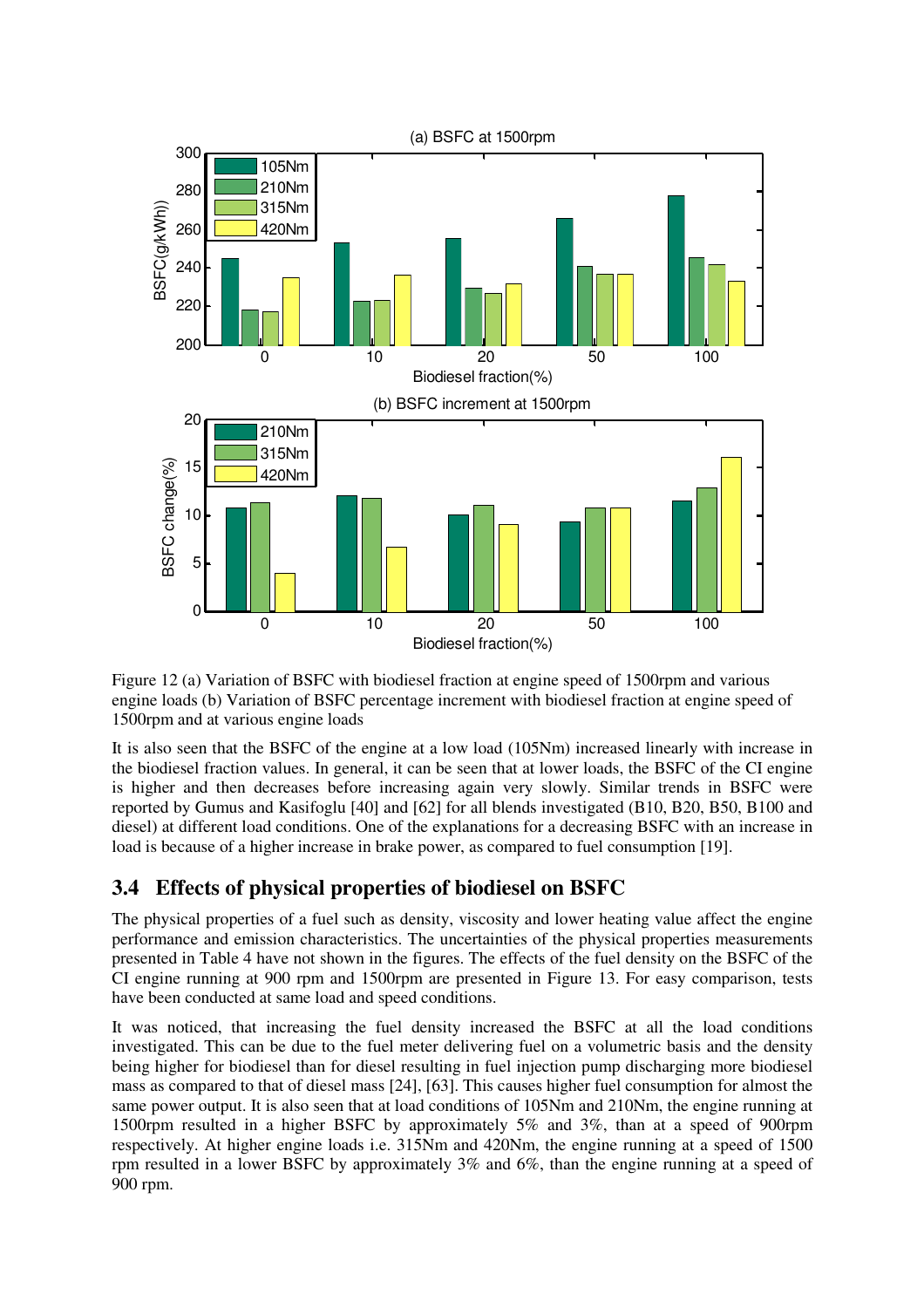

Figure 13 Variation of BSFC with density of biodiesel at engine speed of 900rpm and 1500rpm and various engine loads

Figure 14 presents the effects of the kinematic viscosity of the fuels on the BSFC in the test CI engine at operating speeds of 900 rpm and 1500 rpm and at various engine loads. It can be seen that when the kinematic viscosity of fuel increases the BSFC also increases. The effects of viscosity on the BSFC of the test engine can be explained on the basis that as the fuel viscosity increases, the fuel injection atomisation is affected and this leads to poor combustion and lower power for the same volume of fuel [64]. Some authors argue that the higher viscosity of biodiesel enhances the fuel spray penetration and improves air-fuel mixing [19].

The effect of lower heating values of the fuels used on CI engines' BSFC at various engine loads and at speeds 900 rpm and 1500 rpm are shown in Figure 15. It can be seen that at all operating conditions, as the lower heating value increases the BSFC decreases. Biodiesel's heating value is lower than diesel by about 11.09% as presented in Table 4. The BSFC of biodiesel is found to be higher than diesel by 15% and 7% at lower load and higher load conditions, respectively.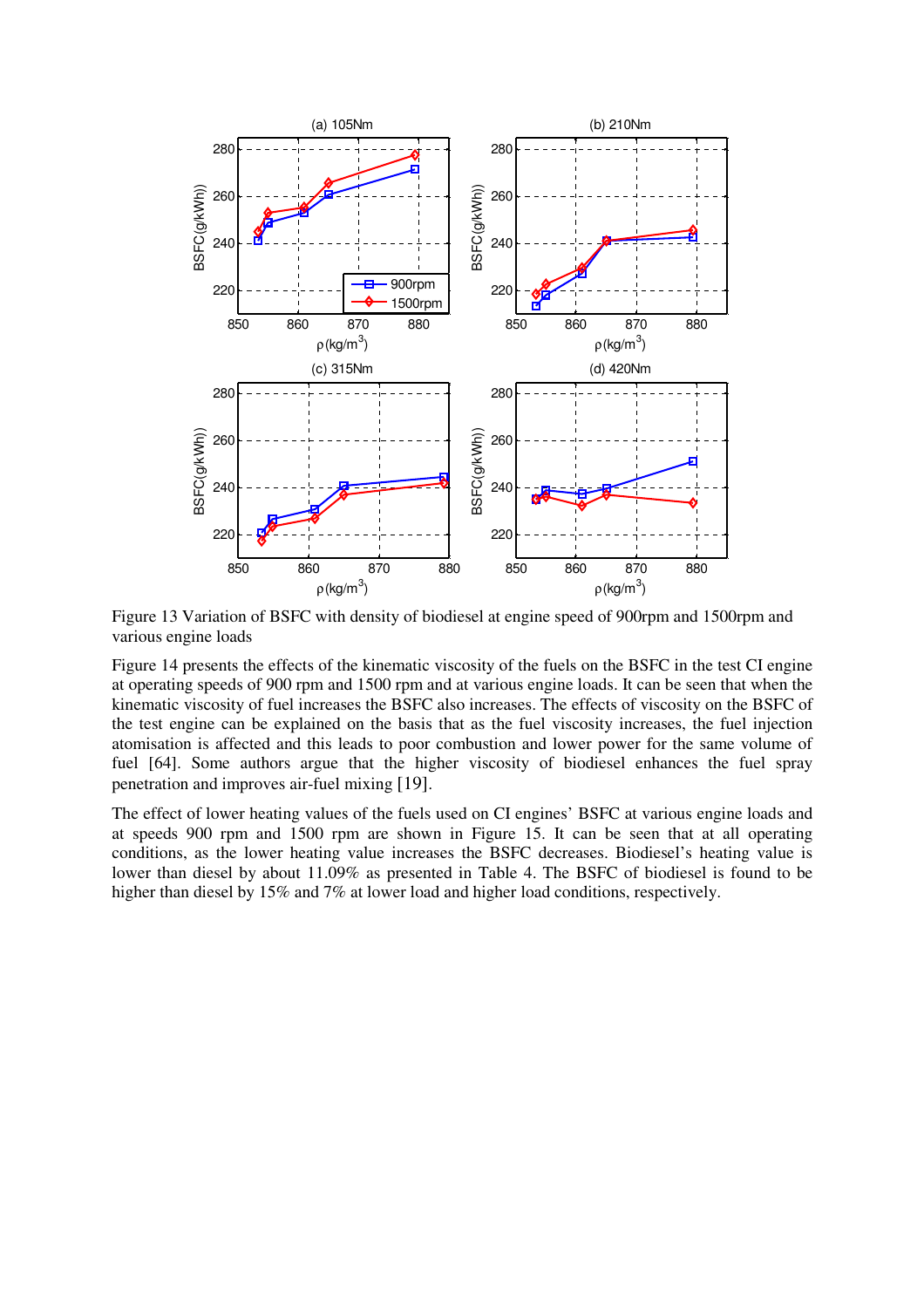

Figure 14 Variation of BSFC with viscosity of biodiesel at engine speed of 900rpm and 1500rpm and various engine loads



Figure 15 Variation of BSFC with density of biodiesel at engine speed of 900rpm and 1500rpm and various engine loads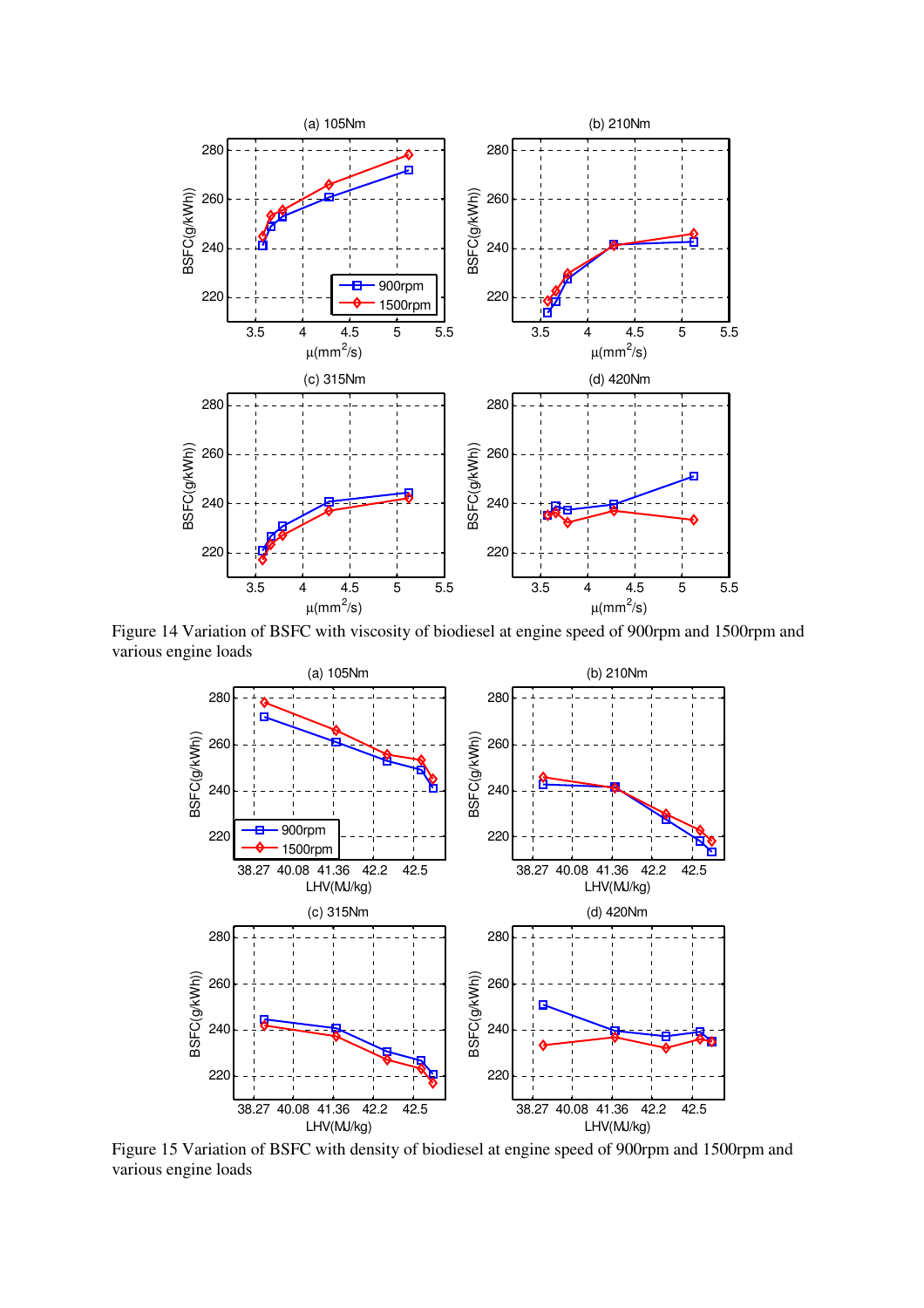#### 4. Conclusions

The effects of biodiesel types, blend fraction values and physical properties on the CI engine's incylinder pressure, heat release rate and brake specific fuel consumption were investigated in detail for steady state operation conditions. The following summary are drawn:

- In this study for the fuels used and engine configurations the biodiesel types do not result in any significant differences in the engine CI engine's in-cylinder pressure, heat release rate and brake specific fuel consumption.
- The peak cylinder pressure of the engine running with biodiesel blends is slightly higher than the engine running with diesel. The main reason for a higher in-cylinder pressure in the CI engine running with biodiesel could be due to the advanced combustion process being initiated by the higher lubrication effect of biodiesel and its other relevant physical properties such as viscosity, density and bulk modulus.
- The engine running with diesel and biodiesel blends show the same combustion stages at all load conditions except for the slight variation in peak heat release rate and ignition delay. When using biodiesel, the ignition is seen to be advanced when compared to diesel fuel by crank angles of  $0.8^\circ$ ,  $1^\circ$ ,  $1.5^\circ$  and  $1.2^\circ$  for load values of  $105Nm$ ,  $210Nm$ ,  $315Nm$  and  $420Nm$ respectively.
- It was noticed that when the density and viscosity of biodiesel is increased an increase in BSFC of CI engine is observed at all load conditions investigated.
- $\blacksquare$  The use of biodiesel has been seen to increase the brake specific fuel consumption up to 15% of the CI engine due to its low heating value, higher density and viscosity. However, this trend is seen to weaken as the proportion of biodiesel reduces in the blend.

#### **References**

- [1] D. C. Rakopoulos, C. D. Rakopoulos, E. G. Giakoumis, and A. M. Dimaratos, "Characteristics of performance and emissions in high-speed direct injection diesel engine fueled with diethyl ether/diesel fuel blends," *Energy*, vol. 43, no. 1, pp. 214–224, Jul. 2012.
- [2] P. Tan, Z. Hu, D. Lou, and Z. Li, "Exhaust emissions from a light-duty diesel engine with Jatropha biodiesel fuel," *Energy*, vol. 39, no. 1, pp. 356–362, Mar. 2012.
- [3] D. H. Qi, L. M. Geng, H. Chen, Y. Z. Bian, J. Liu, and X. C. Ren, "Combustion and performance evaluation of a diesel engine fueled with biodiesel produced from soybean crude oil," *Renewable Energy*, vol. 34, no. 12, pp. 2706–2713, Dec. 2009.
- [4] D. B. Hulwan and S. V. Joshi, "Performance, emission and combustion characteristic of a multicylinder DI diesel engine running on diesel–ethanol–biodiesel blends of high ethanol content," *Applied Energy*, vol. 88, no. 12, pp. 5042–5055, Dec. 2011.
- [5] C. Carraretto, A. Macor, A. Mirandola, A. Stoppato, and S. Tonon, "Biodiesel as alternative fuel: Experimental analysis and energetic evaluations," *Energy*, vol. 29, no. 12–15, pp. 2195–2211, Oct. 2004.
- [6] B. Tesfa, R. Mishra, F. Gu, and O. Gilkes, "Emission Behavior of a CI Engine Running by Biodiesel under Transient Conditions," SAE International, Warrendale, PA, 2010-01-1280, Apr. 2010.
- [7] L. M. V. Serrano, R. M. O. Câmara, V. J. R. Carreira, and M. C. Gameiro da Silva, "Performance study about biodiesel impact on buses engines using dynamometer tests and fleet consumption data," *Energy Conversion and Management*, vol. 60, no. 0, pp. 2–9, Aug. 2012.
- [8] K. Sivaramakrishnan and P. Ravikumar, "Determination of higher heating value of biodiesels," *International Journal of Engineering Science and Technology (IJEST)*, vol. 3, no. 11, pp. 7981– 87, Nov. 2011.
- [9] A. Demirbas, *Biodiesel: A Realistic Fuel Alternative for Diesel Engines*. Springer, 2008.
- [10] S. Saravanan, G. Nagarajan, G. Lakshmi Narayana Rao, and S. Sampath, "Combustion characteristics of a stationary diesel engine fuelled with a blend of crude rice bran oil methyl ester and diesel," *Energy*, vol. 35, no. 1, pp. 94–100, Jan. 2010.
- [11] M. Canakci, A. Erdil, and E. Arcaklioğlu, "Performance and exhaust emissions of a biodiesel engine," *Applied Energy*, vol. 83, no. 6, pp. 594–605, Jun. 2006.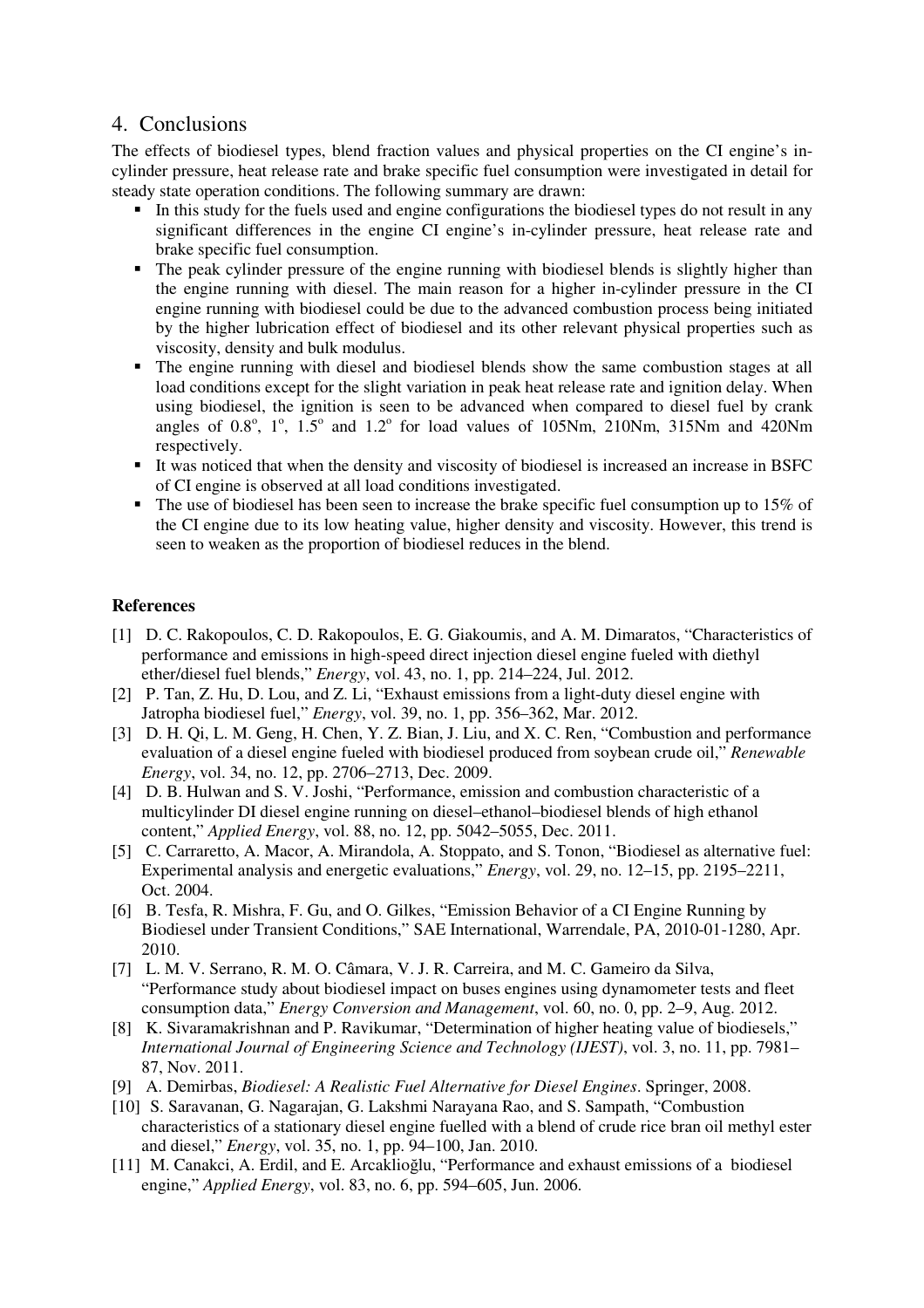- [12] A. Macor and P. Pavanello, "Performance and emissions of biodiesel in a boiler for residential heating," *Energy*, vol. 34, no. 12, pp. 2025–2032, Dec. 2009.
- [13] J. F. Puna, J. F. Gomes, M. J. N. Correia, A. P. Soares Dias, and J. C. Bordado, "Advances on the development of novel heterogeneous catalysts for transesterification of triglycerides in biodiesel," *Fuel*, vol. 89, no. 11, pp. 3602–3606, Nov. 2010.
- [14] J. F. P. Gomes, J. F. B. Puna, L. M. Gonçalves, and J. C. M. Bordado, "Study on the use of MgAl hydrotalcites as solid heterogeneous catalysts for biodiesel production," *Energy*, vol. 36, no. 12, pp. 6770–6778, Dec. 2011.
- [15] T. K. Gogoi and D. C. Baruah, "A cycle simulation model for predicting the performance of a diesel engine fuelled by diesel and biodiesel blends," *Energy*, vol. 35, no. 3, pp. 1317–1323, Mar. 2010.
- [16] B. S. Chauhan, N. Kumar, and H. M. Cho, "A study on the performance and emission of a diesel engine fueled with Jatropha biodiesel oil and its blends," *Energy*, vol. 37, no. 1, pp. 616–622, Jan. 2012.
- [17] L. A. H. Nogueira, "Does biodiesel make sense?," *Energy*, vol. 36, no. 6, pp. 3659–3666, Jun. 2011.
- [18] M. Lapuerta, O. Armas, and J. Rodríguez-Fernández, "Effect of biodiesel fuels on diesel engine emissions," *Progress in Energy and Combustion Science*, vol. 34, no. 2, pp. 198–223, Apr. 2008.
- [19] J. Xue, T. E. Grift, and A. C. Hansen, "Effect of biodiesel on engine performances and emissions," *Renewable and Sustainable Energy Reviews*, vol. 15, no. 2, pp. 1098–1116, Feb. 2011.
- [20] B. Tesfa, R. Mishra, F. Gu, and A. Ball, "Combustion characteristics of CI engine running with biodiesel blends." presented at the European Association for the Development of Renewable Energies, Environment and Power Quality, Canaria, Spain, 2011.
- [21] M. Gumus, "A comprehensive experimental investigation of combustion and heat release characteristics of a biodiesel (hazelnut kernel oil methyl ester) fueled direct injection compression ignition engine," *Fuel*, vol. 89, no. 10, pp. 2802–2814, Oct. 2010.
- [22] P. Benjumea, J. Agudelo, and A. Agudelo, "Effect of altitude and palm oil biodiesel fuelling on the performance and combustion characteristics of a HSDI diesel engine," *Fuel*, vol. 88, no. 4, pp. 725–731, Apr. 2009.
- [23] Y. Haik, M. Y. E. Selim, and T. Abdulrehman, "Combustion of algae oil methyl ester in an indirect injection diesel engine," *Energy*, vol. 36, no. 3, pp. 1827–1835, Mar. 2011.
- [24] K. Yamane, A. Ueta, and Y. Shimamoto, "Influence of Physical and Chemical Properties of Biodiesel Fuels on Injection, Combustin and Exhaust Emission Characteristics in a Direct Injection Compression Ignition Engine," *International Journal of Engine Research*, vol. 2, no. 4, pp. 249–261, Aug. 2001.
- [25] Y. Gao, J. Deng, C. Li, F. Dang, Z. Liao, Z. Wu, and L. Li, "Experimental study of the spray characteristics of biodiesel based on inedible oil," *Biotechnol. Adv.*, vol. 27, no. 5, pp. 616–624, Oct. 2009.
- [26] B. Kegl and A. Hribernik, "Experimental Analysis of Injection Characteristics Using Biodiesel Fuel," *Energy Fuels*, vol. 20, no. 5, pp. 2239–2248, 2006.
- [27] J. P. Szybist, J. Song, M. Alam, and A. L. Boehman, "Biodiesel combustion, emissions and emission control," *Fuel Processing Technology*, vol. 88, no. 7, pp. 679–691, Jul. 2007.
- [28] Y. Ali and M. A. Hanna, "In-Cylinder Pressure Characteristics of a D.I. Heavy Duty Diesel Engine on Biodiesel Fuel," SAE International, Warrendale, PA, 971683, May 1997.
- [29] K. Muralidharan, D. Vasudevan, and K. N. Sheeba, "Performance, emission and combustion characteristics of biodiesel fuelled variable compression ratio engine," *Energy*, vol. 36, no. 8, pp. 5385–5393, Aug. 2011.
- [30] M. Lapuerta, O. Armas, and J. Rodríguez-Fernández, "Effect of biodiesel fuels on diesel engine emissions," *Progress in Energy and Combustion Science*, vol. 34, no. 2, pp. 198–223, Apr. 2008.
- [31] B. S. Chauhan, N. Kumar, and H. M. Cho, "A study on the performance and emission of a diesel engine fueled with Jatropha biodiesel oil and its blends," *Energy*, vol. 37, no. 1, pp. 616–622, Jan. 2012.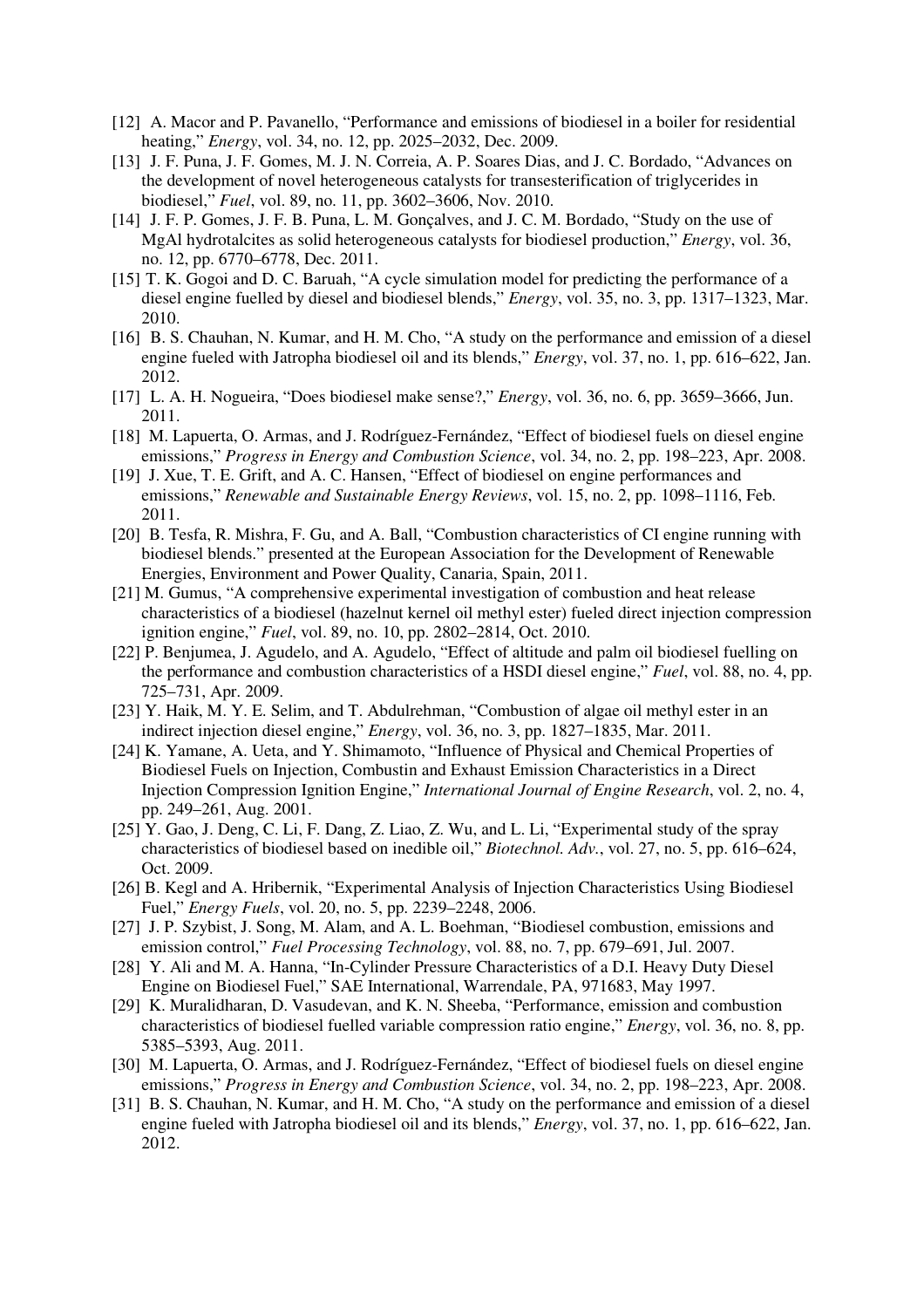- [32] M. P. Dorado, E. Ballesteros, J. M. Arnal, J. Gomez, and F. J. Lopez, "Exhaust emissions from a Diesel engine fueled with transesterified waste olive oil[small star, filled]," *Fuel*, vol. 82, no. 11, pp. 1311–1315, Jul. 2003.
- [33] A. Monyem and J. H. Van Gerpen, "The effect of biodiesel oxidation on engine performance and emissions," *Biomass and Bioenergy*, vol. 20, no. 4, pp. 317–325, Apr. 2001.
- [34] A. S. Ramadhas, C. Muraleedharan, and S. Jayaraj, "Performance and emission evaluation of a diesel engine fueled with methyl esters of rubber seed oil," *Renewable Energy*, vol. 30, no. 12, pp. 1789–1800, Oct. 2005.
- [35] C.-Y. Lin and H.-A. Lin, "Diesel engine performance and emission characteristics of biodiesel produced by the peroxidation process," *Fuel*, vol. 85, no. 3, pp. 298–305, Feb. 2006.
- [36] M. Canakci, "Performance and emissions characteristics of biodiesel from soybean oil," *Proceedings of the Institution of Mechanical Engineers, Part D: Journal of Automobile Engineering*, vol. 219, no. 7, pp. 915–922, Jul. 2005.
- [37] C. Haşimoğlu, M. Ciniviz, İ. Özsert, Y. İçingür, A. Parlak, and M. Sahir Salman, "Performance characteristics of a low heat rejection diesel engine operating with biodiesel," *Renewable Energy*, vol. 33, no. 7, pp. 1709–1715, Jul. 2008.
- [38] O. Armas, K. Yehliu, and A. L. Boehman, "Effect of alternative fuels on exhaust emissions during diesel engine operation with matched combustion phasing," *Fuel*, vol. 89, no. 2, pp. 438– 456, Feb. 2010.
- [39] B.-F. Lin, J.-H. Huang, and D.-Y. Huang, "Experimental study of the effects of vegetable oil methyl ester on DI diesel engine performance characteristics and pollutant emissions," *Fuel*, vol. 88, no. 9, pp. 1779–1785, Sep. 2009.
- [40] M. Gumus and S. Kasifoglu, "Performance and emission evaluation of a compression ignition engine using a biodiesel (apricot seed kernel oil methyl ester) and its blends with diesel fuel," *Biomass and Bioenergy*, vol. 34, no. 1, pp. 134–139, Jan. 2010.
- [41] Y. ULUSOY, Y. TEKIN, M. CETINKAYA, and F. KARAOSMANOGLU, "The Engine Tests of Biodiesel from Used Frying Oil," *Energy Sources*, vol. 26, no. 10, pp. 927–932, 2004.
- [42] Z. Utlu and M. S. Kocak, "The effect of biodiesel fuel obtained from waste frying oil on direct injection diesel engine performance and exhaust emissions," *Renewable Energy*, vol. 33, no. 8, pp. 1936–1941, Aug. 2008.
- [43] J.-T. Song and C.-H. Zhang, "An Experimental Study on the Performance and Exhaust Emissions of a Diesel Engine Fuelled with Soybean Oil Methyl Ester," *Proceedings of the Institution of Mechanical Engineers, Part D: Journal of Automobile Engineering*, vol. 222, no. 12, pp. 2487–2496, Dec. 2008.
- [44] A. Pal, A. Verma, S. S. Kachhwaha, and S. Maji, "Biodiesel production through hydrodynamic cavitation and performance testing," *Renewable Energy*, vol. 35, no. 3, pp. 619–624, Mar. 2010.
- [45] C. Carraretto, A. Macor, A. Mirandola, A. Stoppato, and S. Tonon, "Biodiesel as alternative fuel: Experimental analysis and energetic evaluations," *Energy*, vol. 29, no. 12–15, pp. 2195–2211, Oct. 2004.
- [46] H. Raheman and A. G. Phadatare, "Diesel engine emissions and performance from blends of karanja methyl ester and diesel," *Biomass and Bioenergy*, vol. 27, no. 4, pp. 393–397, Oct. 2004.
- [47] X. Meng, G. Chen, and Y. Wang, "Biodiesel production from waste cooking oil via alkali catalyst and its engine test," *Fuel Processing Technology*, vol. 89, no. 9, pp. 851–857, Sep. 2008.
- [48] J. F. Reyes and M. A. Sepúlveda, "PM-10 emissions and power of a Diesel engine fueled with crude and refined Biodiesel from salmon oil," *Fuel*, vol. 85, no. 12–13, pp. 1714–1719, Sep. 2006.
- [49] K. Ryu, "The characteristics of performance and exhaust emissions of a diesel engine using a biodiesel with antioxidants," *Bioresource Technology*, vol. 101, no. 1, Supplement, pp. S78–S82, Jan. 2010.
- [50] M. A. Kalam and H. H. Masjuki, "Testing palm biodiesel and NPAA additives to control NOx and CO while improving efficiency in diesel engines," *Biomass and Bioenergy*, vol. 32, no. 12, pp. 1116–1122, Dec. 2008.
- [51] B. Tesfa, R. Mishra, F. Gu, and N. Powles, "Prediction models for density and viscosity of biodiesel and their effects on fuel supply system in CI engines," *Renewable Energy*, vol. 35, no. 12, pp. 2752–2760, Dec. 2010.